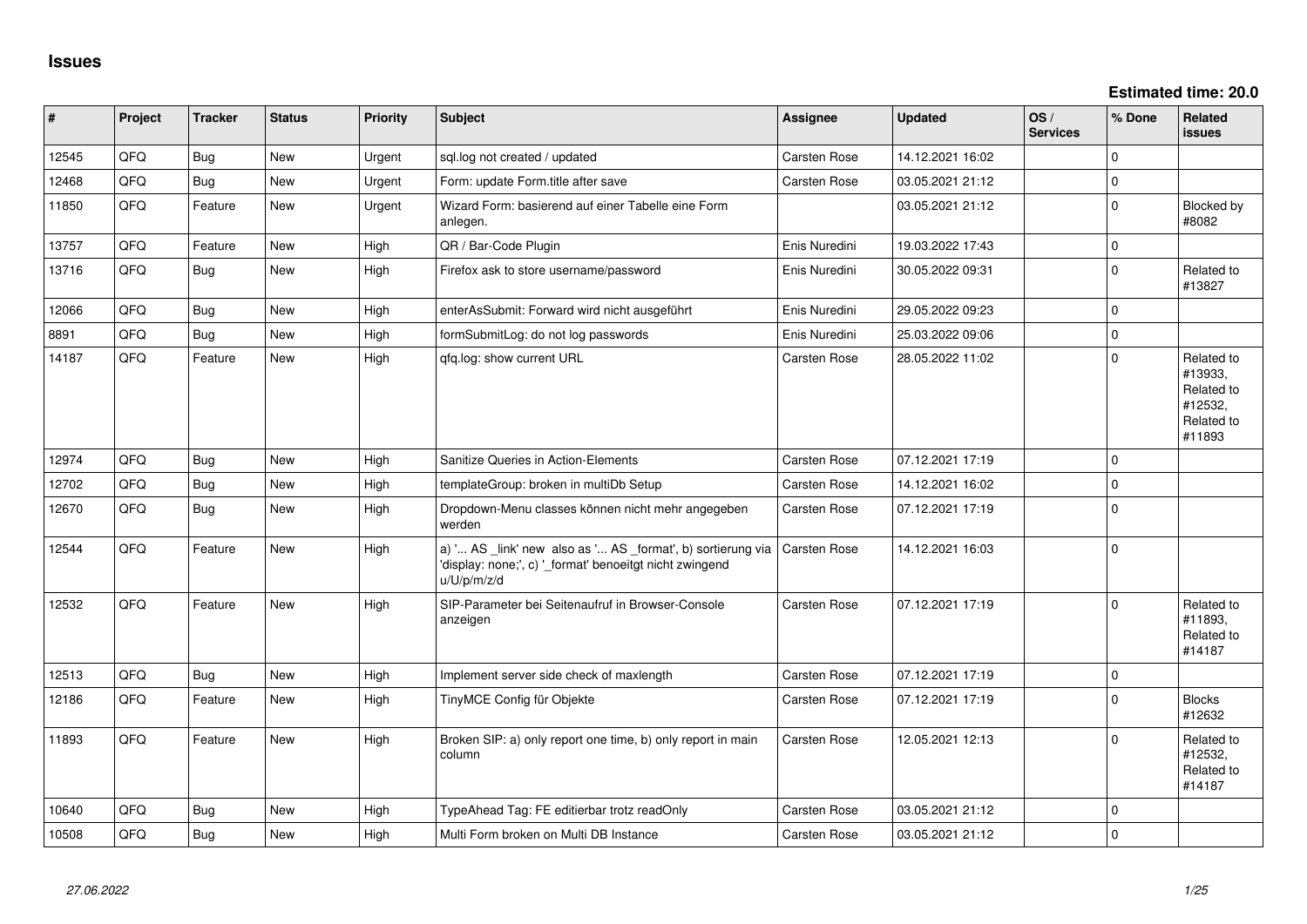| #     | Project | <b>Tracker</b> | <b>Status</b> | <b>Priority</b> | <b>Subject</b>                                                                           | <b>Assignee</b>     | <b>Updated</b>   | OS/<br><b>Services</b> | % Done      | <b>Related</b><br><b>issues</b>              |
|-------|---------|----------------|---------------|-----------------|------------------------------------------------------------------------------------------|---------------------|------------------|------------------------|-------------|----------------------------------------------|
| 10506 | QFQ     | <b>Bug</b>     | <b>New</b>    | High            | Template Group broken on MultiDB instance                                                | <b>Carsten Rose</b> | 03.05.2021 21:12 |                        | $\Omega$    | Related to<br>#10505                         |
| 10081 | QFQ     | Bug            | New           | High            | Stale record lock after 'forbidden' character                                            | Carsten Rose        | 03.05.2021 21:12 |                        | $\Omega$    | Related to<br>#10082,<br>Related to<br>#9789 |
| 9531  | QFQ     | Bug            | New           | High            | FE File: Dynamic Update / modeSgl / required detected<br>even it not set                 | <b>Carsten Rose</b> | 11.06.2021 20:32 |                        | $\Omega$    | Related to<br>#12398                         |
| 9347  | QFQ     | Bug            | <b>New</b>    | High            | FE.type=upload with dynamic show/hidden: required not<br>detected                        | Carsten Rose        | 12.06.2021 10:40 |                        | $\Omega$    | Related to<br>#5305.<br>Related to<br>#12398 |
| 8962  | QFQ     | Feature        | <b>New</b>    | High            | allow for form fields with identical names                                               | Carsten Rose        | 03.05.2021 21:14 |                        | $\mathbf 0$ |                                              |
| 8668  | QFQ     | <b>Bug</b>     | <b>New</b>    | High            | Pill disabled: dyamic mode 'hidden' not respected - FE is still Carsten Rose<br>required |                     | 03.05.2021 21:14 |                        | $\Omega$    |                                              |
| 8431  | QFQ     | Bug            | New           | High            | autocron.php with wrong path                                                             | Carsten Rose        | 03.05.2021 21:14 |                        | $\mathbf 0$ |                                              |
| 8083  | QFQ     | Bug            | New           | High            | FormEditor: primary table list does not respect<br>'indexDb={{indexData:Y}}'             | Carsten Rose        | 03.05.2021 21:14 |                        | $\Omega$    | Has duplicate<br>#6678                       |
| 7899  | QFQ     | Bug            | <b>New</b>    | High            | Fe.type=password / retype / required: always complain<br>about missing value             | <b>Carsten Rose</b> | 03.05.2021 21:14 |                        | $\Omega$    |                                              |
| 7850  | QFQ     | Feature        | New           | High            | Upload records: non 'pathFileName' column                                                | Carsten Rose        | 03.05.2021 21:14 |                        | $\mathbf 0$ |                                              |
| 7650  | QFQ     | Bug            | New           | High            | Optional do not show 'required' sign on FormElement                                      | Carsten Rose        | 03.05.2021 21:14 |                        | $\mathbf 0$ |                                              |
| 5715  | QFQ     | Feature        | New           | High            | PDF Caching                                                                              | <b>Carsten Rose</b> | 03.05.2021 21:14 |                        | $\mathbf 0$ | Related to<br>#5851,<br>Related to<br>#6357  |
| 5459  | QFQ     | Bug            | <b>New</b>    | High            | Multi DB: spread system tables between 'QFQ' and<br>'Data'-DB                            | Carsten Rose        | 03.05.2021 21:14 |                        | $\Omega$    | Related to<br>#4720                          |
| 5221  | QFQ     | <b>Bug</b>     | New           | High            | Download Dialog: Bleibt stehen in FF wenn Datei<br>automatisch gespeichert wird.         | <b>Carsten Rose</b> | 03.05.2021 21:14 |                        | $\Omega$    |                                              |
| 3727  | QFQ     | Feature        | <b>New</b>    | High            | Security: Session Hijacking erschweren                                                   | <b>Carsten Rose</b> | 03.05.2021 21:14 |                        | $\mathbf 0$ |                                              |
| 11237 | QFQ     | <b>Bug</b>     | New           | High            | Radiobutton / parameter.buttonClass= btn-default - kein dirty<br>Trigger                 | Benjamin Baer       | 03.05.2021 21:12 |                        | $\mathbf 0$ | Related to<br>#10766                         |
| 11057 | QFQ     | <b>Bug</b>     | New           | High            | Checkboxes ohne span.checkmark im Report werden<br>ausgeblendet                          | Benjamin Baer       | 03.05.2021 21:12 |                        | $\mathbf 0$ | Related to<br>#11039                         |
| 10766 | QFQ     | <b>Bug</b>     | <b>New</b>    | High            | Radiobutton / parameter.buttonClass=btn-default: dynamic<br>update                       |                     | 03.05.2021 21:12 |                        | $\Omega$    | Related to<br>#11237                         |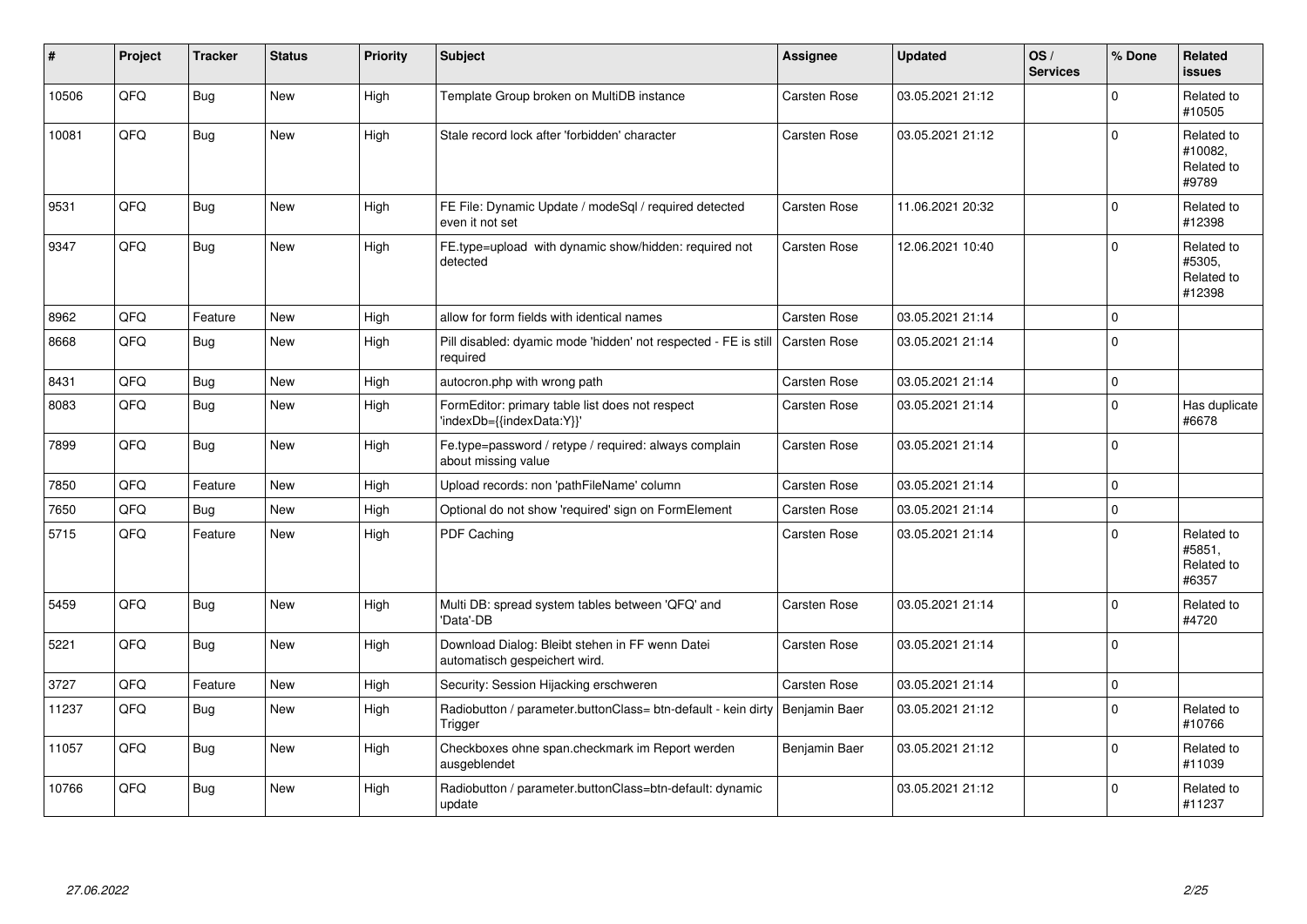| #     | Project | <b>Tracker</b> | <b>Status</b> | <b>Priority</b> | <b>Subject</b>                                                                        | <b>Assignee</b>        | <b>Updated</b>   | OS/<br><b>Services</b> | % Done         | Related<br><b>issues</b>                         |
|-------|---------|----------------|---------------|-----------------|---------------------------------------------------------------------------------------|------------------------|------------------|------------------------|----------------|--------------------------------------------------|
| 10114 | QFQ     | Feature        | New           | High            | Symbol (Link): 'G:' (Glyphicon) replaced by 'i:' (icon)                               |                        | 07.12.2021 17:19 |                        | $\Omega$       | Related to<br>#3797,<br>Related to<br>#4194      |
| 13609 | QFQ     | Feature        | New           | Normal          | QFQ Introduction: Seite aufloesen                                                     | Philipp<br>Gröbelbauer | 28.05.2022 11:02 |                        | $\mathbf 0$    |                                                  |
| 14395 | QFQ     | Support        | New           | Normal          | FormEditor: Virtual table columns                                                     | Enis Nuredini          | 21.06.2022 16:09 |                        | $\mathbf 0$    |                                                  |
| 14377 | QFQ     | Bug            | New           | Normal          | Documentation > General Tips: white page after migration                              | Enis Nuredini          | 19.06.2022 16:37 |                        | $\mathbf 0$    |                                                  |
| 14376 | QFQ     | Feature        | New           | Normal          | QFQ Bootstrap: if missing, create stored procedures                                   | Enis Nuredini          | 19.06.2022 16:37 |                        | $\mathbf 0$    |                                                  |
| 14322 | QFQ     | Bug            | New           | Normal          | Form Load: by default no scroll (save & close should be<br>visible)                   | Enis Nuredini          | 15.06.2022 14:12 |                        | $\mathbf 0$    | Related to<br>#14321,<br>Related to<br>#6232     |
| 14245 | QFQ     | Bug            | New           | Normal          | Form Save Btn bleibt disabled wenn Datumsfeld über<br>Datepicker geändert             | Enis Nuredini          | 27.05.2022 13:45 |                        | $\mathbf 0$    | Related to<br>#13689                             |
| 14227 | QFQ     | Feature        | New           | Normal          | Selenium Konkurrenz: cypress.io                                                       | Enis Nuredini          | 28.05.2022 11:02 |                        | $\mathbf 0$    |                                                  |
| 14028 | QFQ     | Feature        | New           | Normal          | Required notification: visual nicer                                                   | Enis Nuredini          | 28.05.2022 11:01 |                        | $\mathbf 0$    |                                                  |
| 13945 | QFQ     | Feature        | New           | Normal          | As _link: content before/after link                                                   | Enis Nuredini          | 28.05.2022 11:01 |                        | $\mathbf 0$    | Related to<br>#12262                             |
| 13689 | QFQ     | Bug            | New           | Normal          | Enter auf Eingabefeld mit ungültigem Wert führt zu blurry<br>Seite                    | Enis Nuredini          | 28.05.2022 10:53 |                        | $\Omega$       | Related to<br>#14245, Has<br>duplicate<br>#11891 |
| 12989 | QFQ     | Bug            | New           | Normal          | empty string does not trigger dynamic update                                          | Enis Nuredini          | 28.05.2022 11:09 |                        | 0              |                                                  |
| 11892 | QFQ     | Feature        | New           | Normal          | tablesorter: columns with links are hard to order - new<br>qualifier 'Y: <ord>'</ord> | Enis Nuredini          | 23.03.2022 09:22 |                        | $\mathbf 0$    |                                                  |
| 10463 | QFQ     | Feature        | New           | Normal          | Report_link: expliztes setzen von HTML Tags (Bedarf fuer<br>'data-selenium' & 'id')   | Enis Nuredini          | 23.03.2022 09:23 |                        | $\mathbf 0$    | Related to<br>#7648                              |
| 14305 | QFQ     | Bug            | New           | Normal          | Inline Report editing does not create history entries                                 | <b>Carsten Rose</b>    | 10.06.2022 11:55 |                        | $\mathbf 0$    |                                                  |
| 14304 | QFQ     | <b>Bug</b>     | New           | Normal          | table sorter view safer does not work                                                 | Carsten Rose           | 10.06.2022 11:49 |                        | $\mathbf 0$    |                                                  |
| 14233 | QFQ     | <b>Bug</b>     | New           | Normal          | AS _link: question - HTML is not rendered                                             | Carsten Rose           | 28.05.2022 11:02 |                        | $\mathbf 0$    |                                                  |
| 14091 | QFQ     | <b>Bug</b>     | New           | Normal          | inconsistent template path for twig                                                   | <b>Carsten Rose</b>    | 19.04.2022 18:36 |                        | 0              |                                                  |
| 14090 | QFQ     | Feature        | New           | Normal          | Nützliche _script funktionen                                                          | Carsten Rose           | 28.05.2022 11:03 |                        | 0              |                                                  |
| 14077 | QFQ     | Bug            | New           | Normal          | As _link: Attribute 'class' missing by r:1 and r:3 - but should<br>set                | Carsten Rose           | 28.05.2022 11:02 |                        | $\Omega$       | Related to<br>#5342,<br>Related to<br>#4343      |
| 13843 | QFQ     | Feature        | New           | Normal          | Create JWT via QFQ                                                                    | Carsten Rose           | 19.03.2022 17:42 |                        | $\overline{0}$ |                                                  |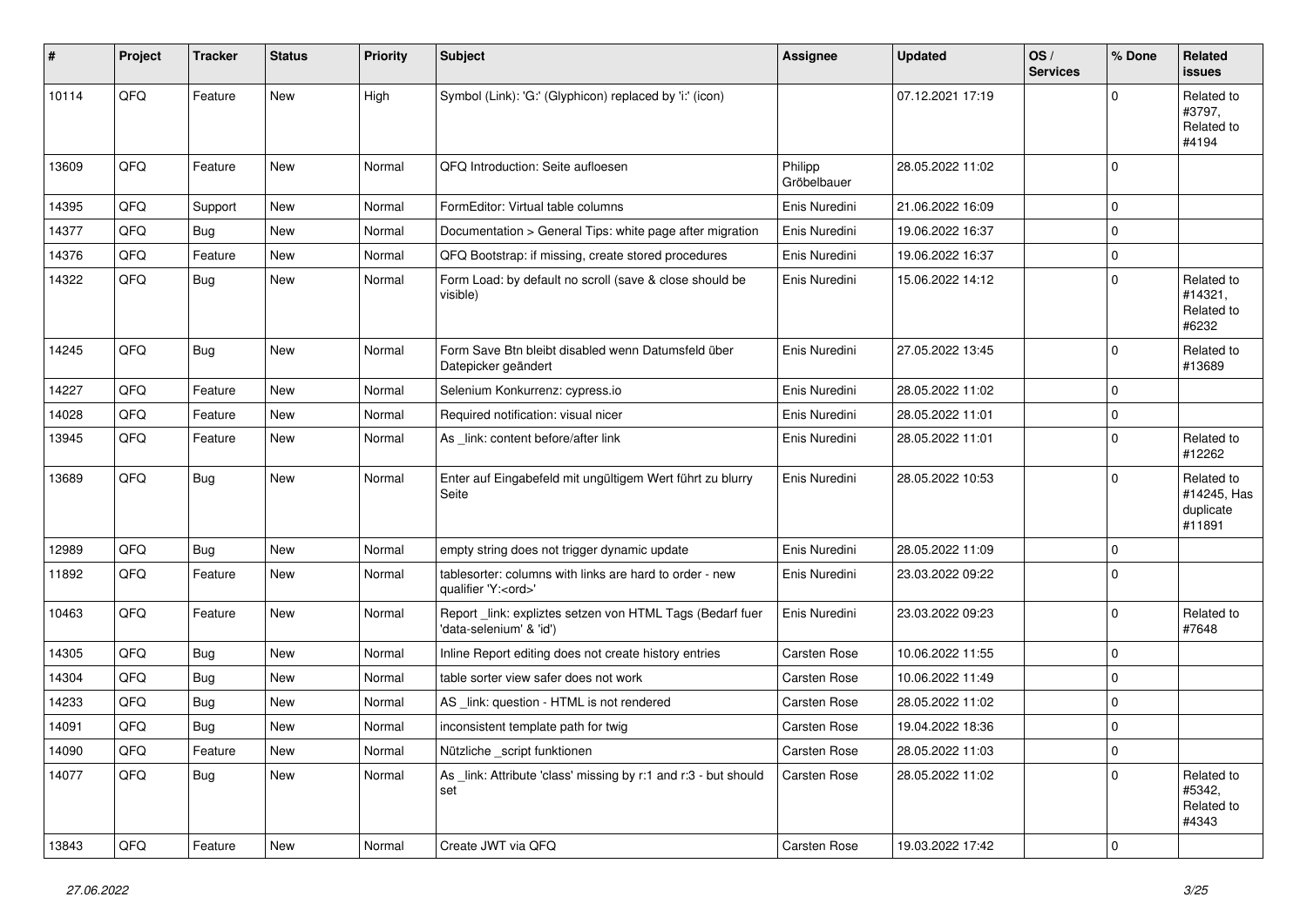| #     | Project | <b>Tracker</b> | <b>Status</b> | <b>Priority</b> | <b>Subject</b>                                                                                                                                      | Assignee            | <b>Updated</b>   | OS/<br><b>Services</b> | % Done      | Related<br><b>issues</b>                      |
|-------|---------|----------------|---------------|-----------------|-----------------------------------------------------------------------------------------------------------------------------------------------------|---------------------|------------------|------------------------|-------------|-----------------------------------------------|
| 13841 | QFQ     | Feature        | <b>New</b>    | Normal          | Create PDF via iText - evaluate                                                                                                                     | Carsten Rose        | 19.03.2022 17:42 |                        | $\Omega$    |                                               |
| 13706 | QFQ     | <b>Bug</b>     | New           | Normal          | Wrong CheckType in FieldElement LastStatus of Form Cron                                                                                             | Carsten Rose        | 21.01.2022 18:20 |                        | $\mathbf 0$ |                                               |
| 13700 | QFQ     | Feature        | New           | Normal          | Redesign qfq.io Seite                                                                                                                               | Carsten Rose        | 19.03.2022 17:43 |                        | $\Omega$    |                                               |
| 13659 | QFQ     | <b>Bug</b>     | <b>New</b>    | Normal          | wrong sanitize class applied to R-store                                                                                                             | Carsten Rose        | 15.01.2022 14:23 |                        | 0           |                                               |
| 13592 | QFQ     | <b>Bug</b>     | New           | Normal          | QFQ Build Queue: das vergeben von Tags klappt nicht. Es<br>werden keine Releases gebaut.                                                            | Carsten Rose        | 19.03.2022 17:45 |                        | $\mathbf 0$ |                                               |
| 13467 | QFQ     | Feature        | New           | Normal          | ChangeLog Generator                                                                                                                                 | Carsten Rose        | 19.03.2022 17:46 |                        | 0           | Related to<br>#11460                          |
| 13460 | QFQ     | Bug            | New           | Normal          | Doc: Password set/reset  password should not processed<br>with 'html encode'                                                                        | Carsten Rose        | 19.03.2022 17:46 |                        | $\Omega$    |                                               |
| 13451 | QFQ     | <b>Bug</b>     | <b>New</b>    | Normal          | Character Counter / Max Character: Problem in Safari                                                                                                | Carsten Rose        | 15.04.2022 17:18 |                        | $\Omega$    |                                               |
| 13354 | QFQ     | Feature        | New           | Normal          | Using Websocket in QFQ                                                                                                                              | <b>Carsten Rose</b> | 10.11.2021 15:47 |                        | 0           |                                               |
| 13332 | QFQ     | <b>Bug</b>     | New           | Normal          | Multi Form: Required Felder werden visuell nicht markiert.                                                                                          | <b>Carsten Rose</b> | 19.03.2022 17:47 |                        | $\mathbf 0$ |                                               |
| 13331 | QFQ     | Bug            | New           | Normal          | Multi Form: Clear Icon misplaced                                                                                                                    | <b>Carsten Rose</b> | 19.03.2022 17:47 |                        | $\mathbf 0$ |                                               |
| 12716 | QFQ     | <b>Bug</b>     | <b>New</b>    | Normal          | template group: Pattern only applied to first instance                                                                                              | Carsten Rose        | 19.03.2022 17:47 |                        | 0           |                                               |
| 12714 | QFQ     | <b>Bug</b>     | New           | Normal          | Conversion of GIF to PDF broken when GIF contains Alpha.                                                                                            | <b>Carsten Rose</b> | 19.03.2022 17:49 |                        | $\Omega$    |                                               |
| 12679 | QFQ     | Feature        | <b>New</b>    | Normal          | tablesorter: custom column width                                                                                                                    | Carsten Rose        | 16.06.2021 11:10 |                        | $\mathbf 0$ |                                               |
| 12664 | QFQ     | Feature        | New           | Normal          | TinyMCE: report/remove malicous HTML/JS Code                                                                                                        | Carsten Rose        | 19.03.2022 17:47 |                        | $\mathbf 0$ | Related to<br>#14320                          |
| 12632 | QFQ     | Feature        | <b>New</b>    | Normal          | TinyMCE: Prepare CSS classes for images                                                                                                             | Carsten Rose        | 04.06.2021 14:35 |                        | 100         | Blocked by<br>#12186                          |
| 12603 | QFQ     | Feature        | New           | Normal          | Dropdown (Select), Radio, checkbox:<br>itemListAlways={{!SELECT key, value}}                                                                        | Carsten Rose        | 19.03.2022 17:47 |                        | $\mathbf 0$ |                                               |
| 12581 | QFQ     | <b>Bug</b>     | <b>New</b>    | Normal          | Form.forward=close: Record 'new' in new browser tab ><br>save (& close) >> Form is not reloaded with new created<br>record id and stays in mode=new | <b>Carsten Rose</b> | 19.03.2022 17:48 |                        | 0           |                                               |
| 12520 | QFQ     | <b>Bug</b>     | <b>New</b>    | Normal          | Switch FE User: still active even FE User session expired                                                                                           | Carsten Rose        | 19.03.2022 17:48 |                        | $\Omega$    |                                               |
| 12512 | QFQ     | <b>Bug</b>     | <b>New</b>    | Normal          | Some MySQL Installation can't use 'stored procedures'                                                                                               | Carsten Rose        | 19.03.2022 17:48 |                        | $\Omega$    |                                               |
| 12480 | QFQ     | Feature        | New           | Normal          | If QFQ upgrade is running, block further request                                                                                                    | Carsten Rose        | 03.05.2021 20:45 |                        | $\mathbf 0$ |                                               |
| 12477 | QFQ     | Feature        | New           | Normal          | Support for refactoring: Form, FormElement, diverse<br>Tabellen/Spalten, tt-content Records                                                         | Carsten Rose        | 03.05.2021 20:45 |                        | $\mathbf 0$ |                                               |
| 12474 | QFQ     | Feature        | New           | Normal          | Check BaseConfigURL if it is given and the the last char is '/'                                                                                     | <b>Carsten Rose</b> | 03.05.2021 20:45 |                        | 0           |                                               |
| 12465 | QFQ     | Feature        | New           | Normal          | QFQ Function: use in FE to fill StoreRecord                                                                                                         | Carsten Rose        | 05.05.2021 21:58 |                        | 0           |                                               |
| 12413 | QFQ     | Feature        | New           | Normal          | STORE TYPO3: enhance for {{be users.email:T}},<br>{{fe users.email:T}}                                                                              | Carsten Rose        | 03.05.2021 20:45 |                        | 0           | Related to<br>#12412,<br>Related to<br>#10012 |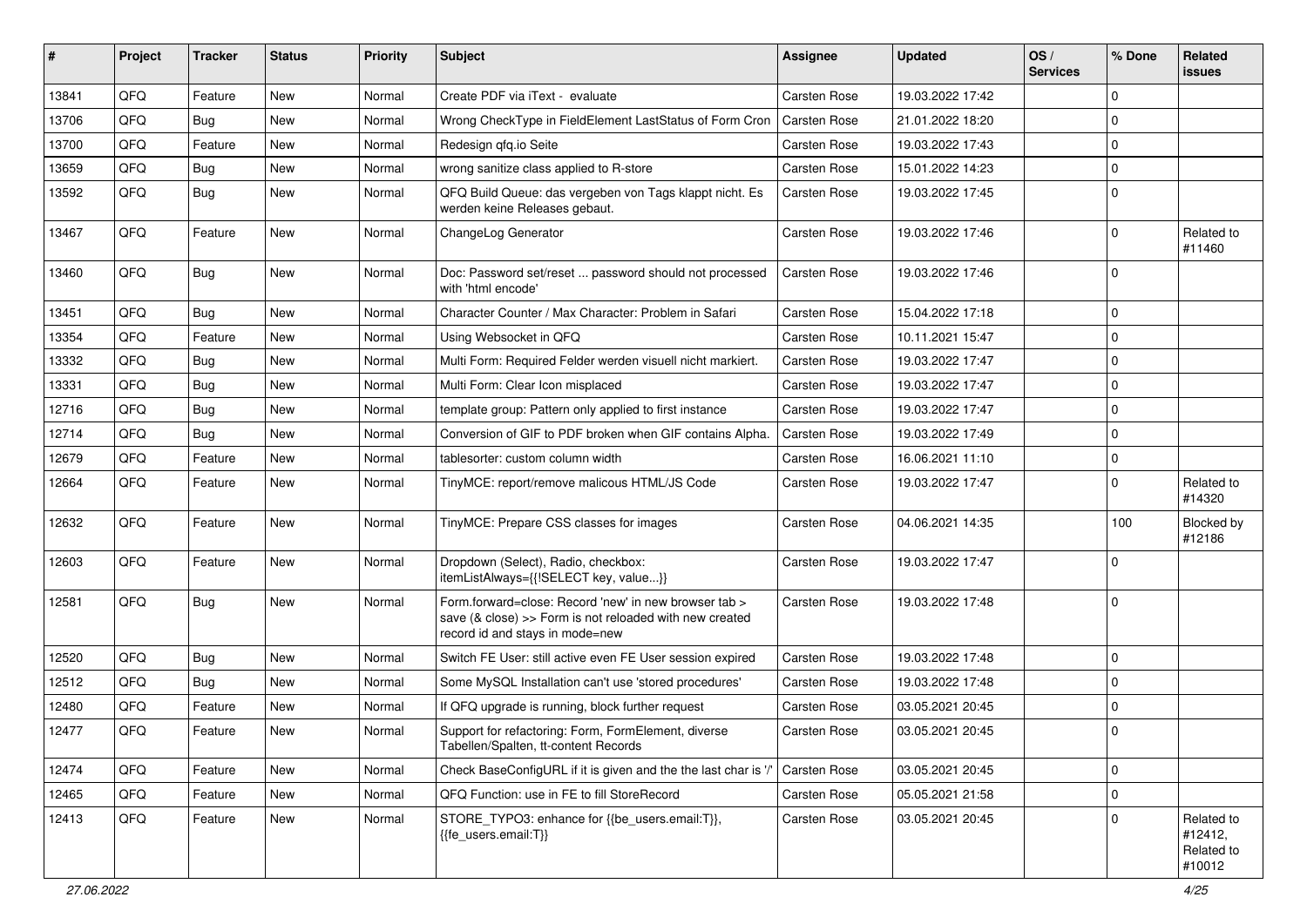| #     | Project        | <b>Tracker</b> | <b>Status</b> | <b>Priority</b> | <b>Subject</b>                                                                                                 | Assignee                                               | <b>Updated</b>   | OS/<br><b>Services</b> | % Done      | Related<br><b>issues</b>                      |                      |
|-------|----------------|----------------|---------------|-----------------|----------------------------------------------------------------------------------------------------------------|--------------------------------------------------------|------------------|------------------------|-------------|-----------------------------------------------|----------------------|
| 12412 | QFQ            | Feature        | <b>New</b>    | Normal          | Action/Escape qualifier 'e' (empty), '0': if given, an empty<br>string (or '0') will be treated as 'not found' | <b>Carsten Rose</b>                                    | 08.05.2021 09:40 |                        | $\Omega$    | Related to<br>#12413,<br>Related to<br>#10012 |                      |
| 12400 | QFQ            | Feature        | <b>New</b>    | Normal          | Tutorial ist in QFQ Doku, Wird in der Suche gefunden, es<br>gibt aber kein Menupunkt - Inhalt ueberpruefen     | Carsten Rose                                           | 03.05.2021 20:45 |                        | $\Omega$    |                                               |                      |
| 12330 | QFQ            | Feature        | <b>New</b>    | Normal          | Copy to input field / text area / TinyMCE                                                                      | Carsten Rose                                           | 07.04.2021 09:01 |                        | 0           |                                               |                      |
| 12327 | QFQ            | <b>Bug</b>     | New           | Normal          | Copy to clipboard: Glyphicon can not be changed                                                                | Carsten Rose                                           | 27.12.2021 17:59 |                        | $\mathbf 0$ |                                               |                      |
| 12269 | QFQ            | Feature        | New           | Normal          | 2FA - Login                                                                                                    | Carsten Rose                                           | 03.05.2021 20:45 |                        | $\Omega$    |                                               |                      |
| 12187 | QFQ            | <b>Bug</b>     | New           | Normal          | Trigger FormAsFile() via Report: probably problem with multi<br>DB setup                                       | <b>Carsten Rose</b>                                    | 20.03.2021 21:20 |                        | 0           |                                               |                      |
| 12163 | QFQ            | Feature        | <b>New</b>    | Normal          | Checkbox: table wrap                                                                                           | <b>Carsten Rose</b>                                    | 03.05.2021 20:51 |                        | $\mathbf 0$ |                                               |                      |
| 12162 | QFQ            | Feature        | New           | Normal          | FE.type=sendmail: personalized mailing (several mails) via<br>template                                         | Carsten Rose                                           | 03.05.2021 20:45 |                        | $\mathbf 0$ |                                               |                      |
| 12146 | QFQ            | Feature        | <b>New</b>    | Normal          | Autocron Job: Anzeigen wann der naechste Job ausgefuehrt<br>wird, resp das er nicht ausgefuehrt wird           | <b>Carsten Rose</b>                                    | 15.03.2021 15:23 |                        | $\Omega$    |                                               |                      |
| 12133 | QFQ            | <b>Bug</b>     | <b>New</b>    | Normal          | NPM, phpSpreadSheet aktualisieren                                                                              | Carsten Rose                                           | 15.03.2021 09:04 |                        | $\Omega$    |                                               |                      |
| 12119 | QFQ            | Feature        | New           | Normal          | AS paged: error message missing if there ist no 'r' argument.                                                  | <b>Carsten Rose</b>                                    | 03.05.2021 20:51 |                        | 0           |                                               |                      |
| 12109 | QFQ            | Feature        | New           | Normal          | Donwload Link: Plain, SIP, Persistent Link, Peristent SIP -<br>new notation                                    | Carsten Rose                                           | 03.05.2021 20:45 |                        | $\Omega$    | Related to<br>#12085                          |                      |
| 12045 | QFQ            | <b>Bug</b>     | New           | Normal          | templateGroup afterSave FE: Aufruf ohne<br>sqlHonorFormElements funktioniert nicht                             | Carsten Rose                                           | 18.02.2021 16:33 |                        | $\Omega$    |                                               |                      |
| 12040 | QFQ            | <b>Bug</b>     | New           | Normal          | FE Mode 'hidden' für zwei FEs auf einer Zeile                                                                  | Carsten Rose                                           | 18.02.2021 10:13 |                        | 0           |                                               |                      |
| 12024 | QFQ            | Feature        | New           | Normal          | Excel Export: text columns by default decode<br>htmlspeciachar()                                               | <b>Carsten Rose</b>                                    | 17.02.2021 23:55 |                        | $\Omega$    | Related to<br>#12022                          |                      |
| 12023 | QFQ            | Feature        | <b>New</b>    | Normal          | MySQL Stored Precdure: QDECODESPECIALCHAR()                                                                    | <b>Carsten Rose</b>                                    | 16.02.2021 11:16 |                        | $\Omega$    | Related to<br>#12022                          |                      |
| 11955 | QFQ            | Feature        | <b>New</b>    | Normal          | subrecord: new title option to set <th> attributes - e.g. to<br/>customize tablesorter options.</th>           | attributes - e.g. to<br>customize tablesorter options. | Carsten Rose     | 03.05.2021 20:47       |             | $\Omega$                                      | Related to<br>#11775 |
| 11775 | QFQ            | Feature        | New           | Normal          | Subrecord Tooltip pro Feld                                                                                     | Carsten Rose                                           | 18.12.2020 15:22 |                        | 0           | Related to<br>#11955                          |                      |
| 11752 | $\mathsf{QFQ}$ | Bug            | New           | Normal          | checkbox renders multiple input elements with same name                                                        | Carsten Rose                                           | 17.12.2020 14:58 |                        | $\mathbf 0$ | Related to<br>#11750                          |                      |
| 11747 | QFQ            | Feature        | New           | Normal          | Maintenance Page with Redirect                                                                                 | Carsten Rose                                           | 03.05.2021 20:47 |                        | 0           | Related to<br>#11741                          |                      |
| 11702 | QFQ            | Feature        | New           | Normal          | HTML Special Char makes no sense for 'allbut' if '&' is<br>forbidden                                           | Carsten Rose                                           | 07.12.2021 16:35 |                        | 0           | Related to<br>#5112,<br>Related to<br>#14320  |                      |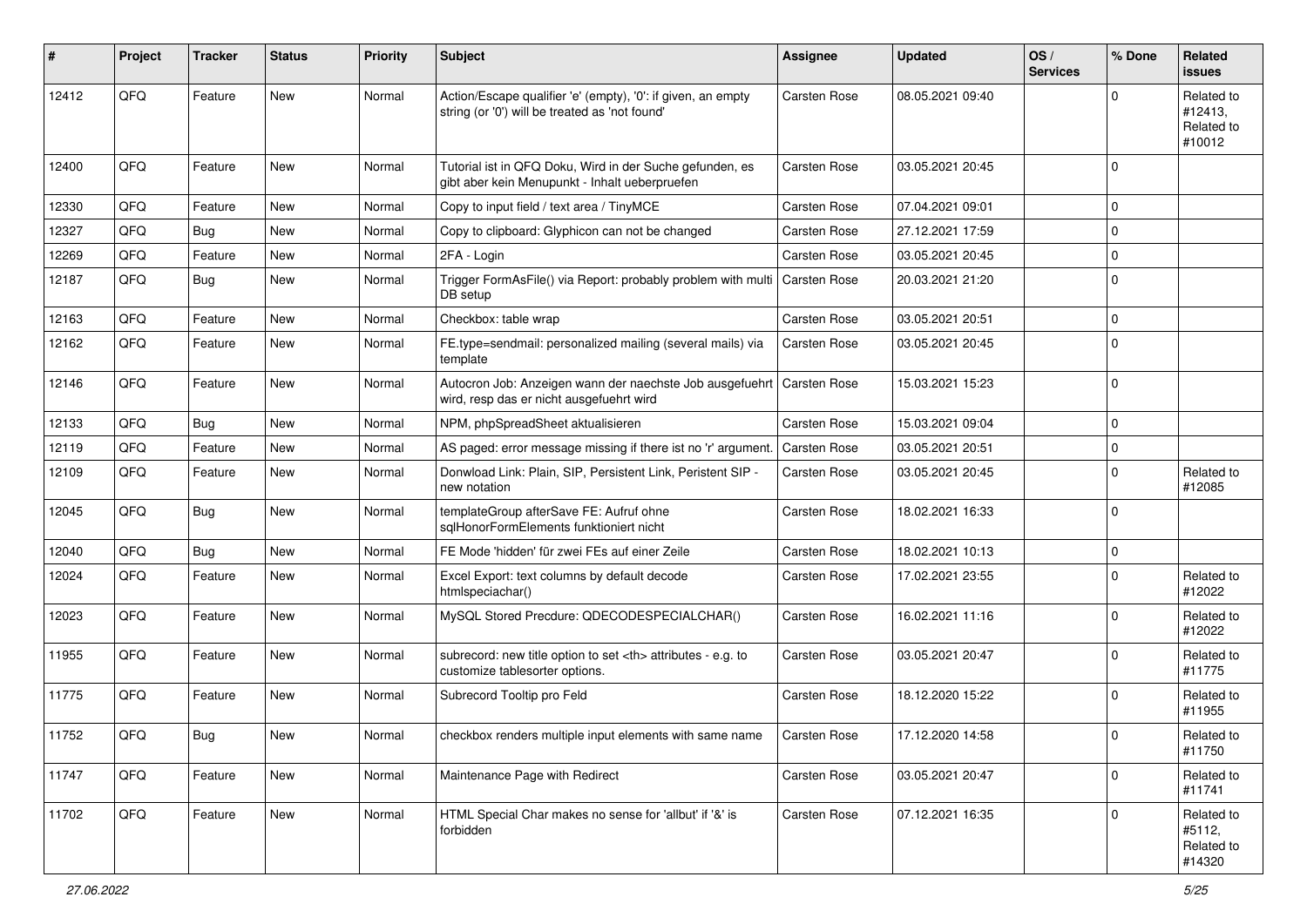| $\vert$ # | Project | <b>Tracker</b> | <b>Status</b> | <b>Priority</b> | <b>Subject</b>                                                                      | <b>Assignee</b>     | <b>Updated</b>   | OS/<br><b>Services</b> | % Done      | Related<br><b>issues</b>                                             |
|-----------|---------|----------------|---------------|-----------------|-------------------------------------------------------------------------------------|---------------------|------------------|------------------------|-------------|----------------------------------------------------------------------|
| 11695     | QFQ     | Bug            | <b>New</b>    | Normal          | MultiForm required FE Error                                                         | <b>Carsten Rose</b> | 04.12.2020 13:34 |                        | $\mathbf 0$ |                                                                      |
| 11668     | QFQ     | <b>Bug</b>     | New           | Normal          | Play function.sql - problem with mysql                                              | Carsten Rose        | 03.05.2021 20:48 |                        | $\Omega$    |                                                                      |
| 11667     | QFQ     | <b>Bug</b>     | New           | Normal          | MySQL mariadb-server-10.3: Incorrect datetime value                                 | <b>Carsten Rose</b> | 03.05.2021 20:48 |                        | $\pmb{0}$   |                                                                      |
| 11523     | QFQ     | Feature        | New           | Normal          | Mit dynamic Update erkennen, ob Upload gemacht wurde                                | Carsten Rose        | 13.11.2020 15:07 |                        | $\Omega$    | Related to<br>#9533                                                  |
| 11516     | QFQ     | Feature        | New           | Normal          | Multi Page Form (Previous/Next Buttons)                                             | Carsten Rose        | 16.03.2021 17:52 |                        | $\pmb{0}$   |                                                                      |
| 11504     | QFQ     | Feature        | New           | Normal          | Dynamic Update: Button text update for 'Save',' Close' &<br>'Delete'                | Carsten Rose        | 12.11.2020 23:44 |                        | $\Omega$    |                                                                      |
| 11460     | QFQ     | Feature        | New           | Normal          | Easier creation of changelog: gitchangelog                                          | Carsten Rose        | 12.06.2021 10:20 |                        | $\Omega$    | Related to<br>#13467                                                 |
| 11239     | QFQ     | Bug            | <b>New</b>    | Normal          | Radiobutton (plain): horizontales Rendern abhängig vom<br>Datentyp in der Datenbank | <b>Carsten Rose</b> | 30.09.2020 18:37 |                        | $\Omega$    |                                                                      |
| 11080     | QFQ     | Feature        | <b>New</b>    | Normal          | Send MQTT messages                                                                  | Carsten Rose        | 29.08.2020 19:49 |                        | $\Omega$    |                                                                      |
| 10996     | QFQ     | Feature        | New           | Normal          | Download video via sip: no seek                                                     | <b>Carsten Rose</b> | 12.08.2020 14:18 |                        | $\Omega$    |                                                                      |
| 10979     | QFQ     | Feature        | <b>New</b>    | Normal          | Ajax Calls an API - dataReport                                                      | <b>Carsten Rose</b> | 11.05.2022 12:15 |                        | $\Omega$    |                                                                      |
| 10976     | QFQ     | Feature        | New           | Normal          | Excel Export Verbesserungen                                                         | <b>Carsten Rose</b> | 06.08.2020 10:56 |                        | $\Omega$    |                                                                      |
| 10937     | QFQ     | <b>Bug</b>     | New           | Normal          | Fehler mit abhängigen Select- Feldern beim Positionieren                            | Carsten Rose        | 12.11.2020 23:45 |                        | $\Omega$    |                                                                      |
| 10819     | QFQ     | Feature        | New           | Normal          | Persistent SIP - second try                                                         | Carsten Rose        | 29.06.2020 23:02 |                        | $\Omega$    | Related to<br>#6261                                                  |
| 10714     | QFQ     | Feature        | <b>New</b>    | Normal          | multi Table Form                                                                    | <b>Carsten Rose</b> | 16.03.2021 18:44 |                        | $\Omega$    |                                                                      |
| 10704     | QFQ     | <b>Bug</b>     | New           | Normal          | wkhtml problem rendering fullCalendar.js / fabric.js >><br>successor: puppeteer     | Carsten Rose        | 12.11.2020 23:45 |                        | $\Omega$    | Related to<br>#5024.<br>Related to<br>#4650.<br>Related to<br>#10715 |
| 10658     | QFQ     | Bug            | <b>New</b>    | Normal          | processReadOnly broken                                                              | <b>Carsten Rose</b> | 27.05.2020 17:55 |                        | $\Omega$    |                                                                      |
| 10593     | QFQ     | Feature        | New           | Normal          | label2: text behind input element                                                   | <b>Carsten Rose</b> | 16.05.2020 10:57 |                        | $\Omega$    |                                                                      |
| 10588     | QFQ     | <b>Bug</b>     | New           | Normal          | typeahed Tag: Doku anpassen                                                         | Carsten Rose        | 12.11.2020 23:45 |                        | $\Omega$    |                                                                      |
| 10322     | QFQ     | <b>Bug</b>     | New           | Normal          | FormElement / Radio: missing column 'enum' >> FE not<br>reported                    | <b>Carsten Rose</b> | 07.05.2020 09:37 |                        | $\Omega$    |                                                                      |
| 10119     | QFQ     | Feature        | New           | Normal          | Dropdown (selectlist) & TypeAhead: format and catagorize<br>list                    | Carsten Rose        | 07.05.2020 09:36 |                        | $\Omega$    |                                                                      |
| 10115     | QFQ     | Feature        | <b>New</b>    | Normal          | TypeAhead: static list                                                              | Carsten Rose        | 26.02.2020 16:42 |                        | 100         |                                                                      |
| 10082     | QFQ     | Bug            | New           | Normal          | FE.type=SELECT - 'sanatize' Class                                                   | Carsten Rose        | 07.05.2020 09:36 |                        | $\Omega$    | Related to<br>#10081                                                 |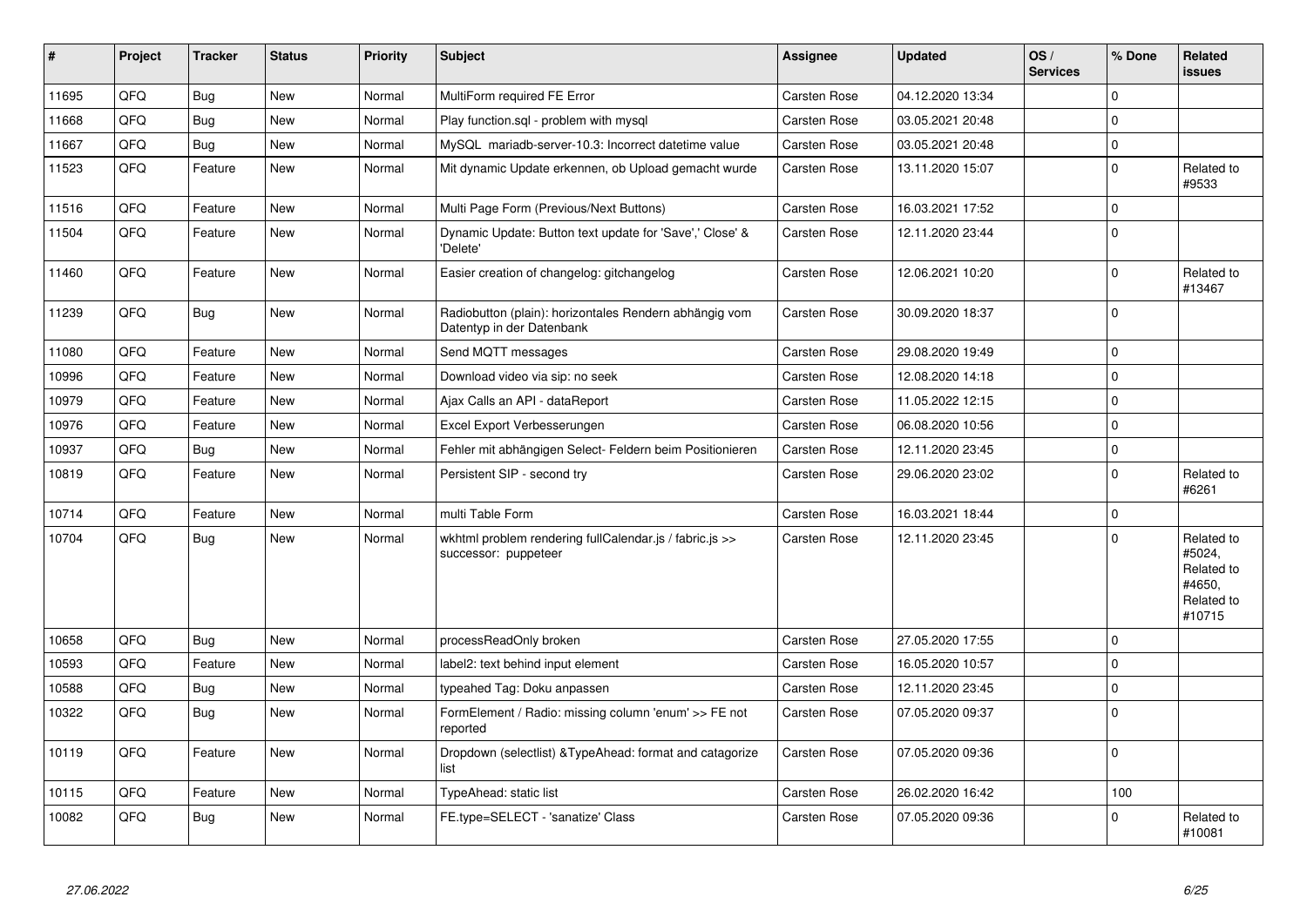| ∦     | Project | <b>Tracker</b> | <b>Status</b> | <b>Priority</b> | <b>Subject</b>                                                                                                                        | <b>Assignee</b>     | <b>Updated</b>   | OS/<br><b>Services</b> | % Done      | Related<br>issues                                                    |
|-------|---------|----------------|---------------|-----------------|---------------------------------------------------------------------------------------------------------------------------------------|---------------------|------------------|------------------------|-------------|----------------------------------------------------------------------|
| 10080 | QFQ     | Feature        | <b>New</b>    | Normal          | Popup on 'save' / 'close': configure dialog (answer<br>yes/no/cancle/)                                                                | <b>Carsten Rose</b> | 28.03.2021 20:52 |                        | 0           | Is duplicate<br>of #12262                                            |
| 10014 | QFQ     | Feature        | New           | Normal          | Manual.rst: describe behaviour and process order of<br>fillStoreVar, slaveId, sqlBefore,                                              | <b>Carsten Rose</b> | 01.02.2020 22:31 |                        | $\Omega$    |                                                                      |
| 9983  | QFQ     | Feature        | New           | Normal          | Report Notation: new keyword 'range'                                                                                                  | Carsten Rose        | 01.02.2020 15:55 |                        | $\mathbf 0$ |                                                                      |
| 9927  | QFQ     | Feature        | New           | Normal          | QFQ Update: a) Update nur machen wenn BE User<br>eingeloggt ist., b) Bei Fehler genaue Meldung welcher<br>Updateschritt Probleme hat. | Carsten Rose        | 22.01.2020 12:59 |                        | $\Omega$    |                                                                      |
| 9811  | QFQ     | Feature        | <b>New</b>    | Normal          | Report: tag every n'th row                                                                                                            | Carsten Rose        | 01.02.2020 23:22 |                        | $\pmb{0}$   |                                                                      |
| 9783  | QFQ     | Bug            | New           | Normal          | Email with special characters                                                                                                         | <b>Carsten Rose</b> | 01.02.2020 23:22 |                        | $\mathbf 0$ |                                                                      |
| 9781  | QFQ     | Feature        | <b>New</b>    | Normal          | Button: CSS class to make buttons smaller                                                                                             | <b>Carsten Rose</b> | 01.02.2020 23:22 |                        | $\mathbf 0$ |                                                                      |
| 9777  | QFQ     | Feature        | <b>New</b>    | Normal          | Logging QFQ Variables                                                                                                                 | <b>Carsten Rose</b> | 16.12.2019 17:17 |                        | 0           |                                                                      |
| 9773  | QFQ     | <b>Bug</b>     | New           | Normal          | form.parameter.formModeGlobal=requiredOff                                                                                             | <b>Carsten Rose</b> | 01.02.2020 15:56 |                        | $\mathbf 0$ |                                                                      |
| 9707  | QFQ     | Feature        | <b>New</b>    | Normal          | SIP security: encode pageId and check pageId on decode                                                                                | <b>Carsten Rose</b> | 01.02.2020 23:22 |                        | $\pmb{0}$   |                                                                      |
| 9706  | QFQ     | Feature        | New           | Normal          | Multi File Upload (hidden template group)                                                                                             | Carsten Rose        | 01.02.2020 23:22 |                        | $\mathbf 0$ | Related to<br>#7521,<br>Related to<br>#5562,<br>Related to<br>#13330 |
| 9602  | QFQ     | Feature        | New           | Normal          | Form definition as JSON                                                                                                               | <b>Carsten Rose</b> | 01.02.2020 23:21 |                        | $\mathbf 0$ | Related to<br>#9600                                                  |
| 9537  | QFQ     | Feature        | <b>New</b>    | Normal          | FormEditor: Edit fieldset in FrontEnd                                                                                                 | <b>Carsten Rose</b> | 01.02.2020 23:22 |                        | $\mathbf 0$ |                                                                      |
| 9533  | QFQ     | <b>Bug</b>     | New           | Normal          | FE.type=upload: Check in 'beforeSave' if upload is given                                                                              | Carsten Rose        | 01.02.2020 23:22 |                        | $\mathbf 0$ | Related to<br>#11523                                                 |
| 9352  | QFQ     | Feature        | <b>New</b>    | Normal          | FE 'Native' fire slaveld, sqlAfter, sqlIns                                                                                            | <b>Carsten Rose</b> | 01.02.2020 23:22 |                        | 0           |                                                                      |
| 9348  | QFQ     | Feature        | New           | Normal          | defaultThumbnailSize: pre render thumbnails                                                                                           | <b>Carsten Rose</b> | 12.06.2021 09:05 |                        | $\mathbf 0$ |                                                                      |
| 9317  | QFQ     | Bug            | New           | Normal          | FE.type=note: with dynamic show/hidden an empty label<br>causes trouble                                                               | <b>Carsten Rose</b> | 01.02.2020 23:22 |                        | $\Omega$    |                                                                      |
| 9275  | QFQ     | Bug            | <b>New</b>    | Normal          | autcron: t3 page, which takes to long to respond, is not<br>reported properly                                                         | <b>Carsten Rose</b> | 01.02.2020 23:22 |                        | 100         |                                                                      |
| 9221  | QFQ     | Feature        | New           | Normal          | typeAhead: Zeichenlimite ausschalten                                                                                                  | <b>Carsten Rose</b> | 08.05.2021 17:06 |                        | $\pmb{0}$   |                                                                      |
| 9208  | QFQ     | Feature        | New           | Normal          | Manage 'recent' records                                                                                                               | Carsten Rose        | 01.02.2020 23:22 |                        | $\mathbf 0$ |                                                                      |
| 9177  | QFQ     | <b>Bug</b>     | New           | Normal          | Bug? QFQ tries to save an action FE, which has real<br>existing column name                                                           | Carsten Rose        | 01.02.2020 23:22 |                        | $\mathbf 0$ |                                                                      |
| 9136  | QFQ     | Feature        | New           | Normal          | Create ZIP files with dynamic PDFs                                                                                                    | Carsten Rose        | 01.02.2020 23:22 |                        | $\pmb{0}$   |                                                                      |
| 9129  | QFQ     | Feature        | New           | Normal          | sqlValidate: Message as notification, not as error                                                                                    | Carsten Rose        | 01.02.2020 23:22 |                        | 0           | Related to<br>#9128                                                  |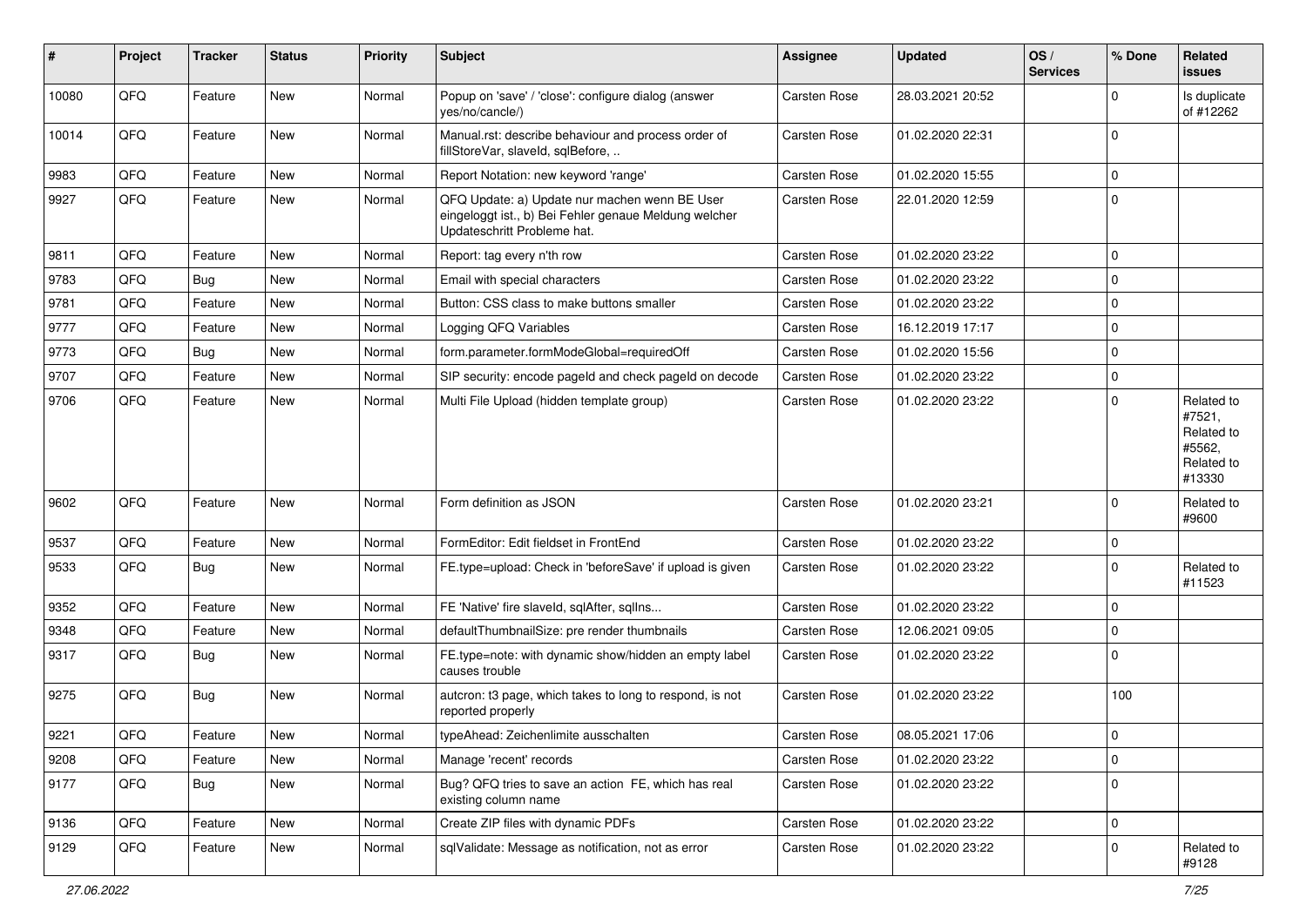| #    | Project | <b>Tracker</b> | <b>Status</b> | <b>Priority</b> | <b>Subject</b>                                                                                         | <b>Assignee</b>     | <b>Updated</b>   | OS/<br><b>Services</b> | % Done      | Related<br>issues    |
|------|---------|----------------|---------------|-----------------|--------------------------------------------------------------------------------------------------------|---------------------|------------------|------------------------|-------------|----------------------|
| 9128 | QFQ     | Feature        | <b>New</b>    | Normal          | Error Message: not replaced variables- a) replace back to<br>'{{', b) underline                        | <b>Carsten Rose</b> | 01.02.2020 23:22 |                        | 0           | Related to<br>#9129  |
| 9127 | QFQ     | Bug            | <b>New</b>    | Normal          | Error Message: change 'roll over' color - text not readable                                            | <b>Carsten Rose</b> | 01.02.2020 23:22 |                        | $\mathbf 0$ |                      |
| 9077 | QFQ     | Bug            | <b>New</b>    | Normal          | typeAheadSql: report broken SQL                                                                        | Carsten Rose        | 01.02.2020 23:22 |                        | 0           |                      |
| 9013 | QFQ     | <b>Bug</b>     | New           | Normal          | Error in Twig template not handled                                                                     | Carsten Rose        | 20.10.2021 13:43 |                        | 0           |                      |
| 8975 | QFQ     | Feature        | New           | Normal          | Report Notation: 2.0                                                                                   | <b>Carsten Rose</b> | 01.02.2020 23:22 |                        | $\mathbf 0$ | Related to<br>#8963  |
| 8806 | QFQ     | Feature        | New           | Normal          | <b>SQL Function nl2br</b>                                                                              | Carsten Rose        | 01.02.2020 23:22 |                        | 0           |                      |
| 8719 | QFQ     | Feature        | <b>New</b>    | Normal          | extraButtonLock: add support for 0/1                                                                   | <b>Carsten Rose</b> | 01.02.2020 23:22 |                        | $\mathbf 0$ |                      |
| 8702 | QFQ     | Feature        | New           | Normal          | Load Record which is locked: missing user info                                                         | Carsten Rose        | 11.12.2019 16:16 |                        | $\mathbf 0$ | Related to<br>#9789  |
| 8336 | QFQ     | Feature        | <b>New</b>    | Normal          | Form > modified > Close New: a) Optional disable popup, b)<br>custom text, c) mode on save: close stay | <b>Carsten Rose</b> | 01.02.2020 23:22 |                        | 0           | Related to<br>#8335  |
| 8217 | QFQ     | Feature        | New           | Normal          | if-elseif-else construct                                                                               | <b>Carsten Rose</b> | 16.03.2021 18:41 |                        | $\mathbf 0$ | Related to<br>#10716 |
| 8187 | QFQ     | Feature        | New           | Normal          | Subrecord: enable/hide new button - make new/edit/delete<br>customizeable.                             | <b>Carsten Rose</b> | 06.03.2021 18:44 |                        | 0           | Related to<br>#11326 |
| 8089 | QFQ     | Feature        | New           | Normal          | Copy/Paste for FormElements                                                                            | Carsten Rose        | 01.02.2020 23:22 |                        | $\mathbf 0$ |                      |
| 8049 | QFQ     | Bug            | New           | Normal          | FE.type=note, column 'value': text moves some pixel to top<br>after save                               | <b>Carsten Rose</b> | 01.02.2020 23:22 |                        | $\Omega$    |                      |
| 7924 | QFQ     | Feature        | New           | Normal          | Radio/Checkbox with Tooltip                                                                            | Carsten Rose        | 01.02.2020 23:22 |                        | 0           |                      |
| 7920 | QFQ     | Feature        | <b>New</b>    | Normal          | FE: Syntax Highlight, Zeinlenumbruch                                                                   | <b>Carsten Rose</b> | 01.02.2020 10:03 |                        | $\mathbf 0$ |                      |
| 7890 | QFQ     | <b>Bug</b>     | <b>New</b>    | Normal          | FormElement 'required': extraButtonInfo not aligned                                                    | Carsten Rose        | 11.06.2021 21:17 |                        | $\Omega$    | Related to<br>#11517 |
| 7812 | QFQ     | Feature        | <b>New</b>    | Normal          | FE 'Subrecord' - new option 'subrecordShowFilter',<br>'subrecordPaging'                                | <b>Carsten Rose</b> | 01.02.2020 23:22 |                        | $\mathbf 0$ |                      |
| 7795 | QFQ     | Bug            | <b>New</b>    | Normal          | Readonly Form: Typeahead-Felder                                                                        | <b>Carsten Rose</b> | 01.02.2020 23:22 |                        | 0           |                      |
| 7685 | QFQ     | Bug            | New           | Normal          | Open FormElement from QFQ error message and save<br>modified record: error about missing {{formId:F}}  | <b>Carsten Rose</b> | 01.02.2020 23:22 |                        | $\mathbf 0$ |                      |
| 7683 | QFQ     | Feature        | New           | Normal          | Special column names in '{{ SELECT  AS _link }}' should<br>be detected                                 | <b>Carsten Rose</b> | 01.02.2020 23:21 |                        | $\mathbf 0$ |                      |
| 7681 | QFQ     | Feature        | New           | Normal          | Optional switch off 'check for modified record'                                                        | Carsten Rose        | 01.02.2020 23:21 |                        | $\mathbf 0$ |                      |
| 7660 | QFQ     | Feature        | New           | Normal          | IMAP: import mails to DB, move / delete mails                                                          | Carsten Rose        | 01.02.2020 09:52 |                        | $\pmb{0}$   |                      |
| 7574 | QFQ     | <b>Bug</b>     | New           | Normal          | Substitute error: form element not reported / dont parse<br>Form.note                                  | Carsten Rose        | 01.02.2020 23:21 |                        | $\pmb{0}$   |                      |
| 7547 | QFG     | <b>Bug</b>     | New           | Normal          | Error Message in afterSave: wrong parameter column<br>reported                                         | Carsten Rose        | 01.02.2020 23:22 |                        | 0           |                      |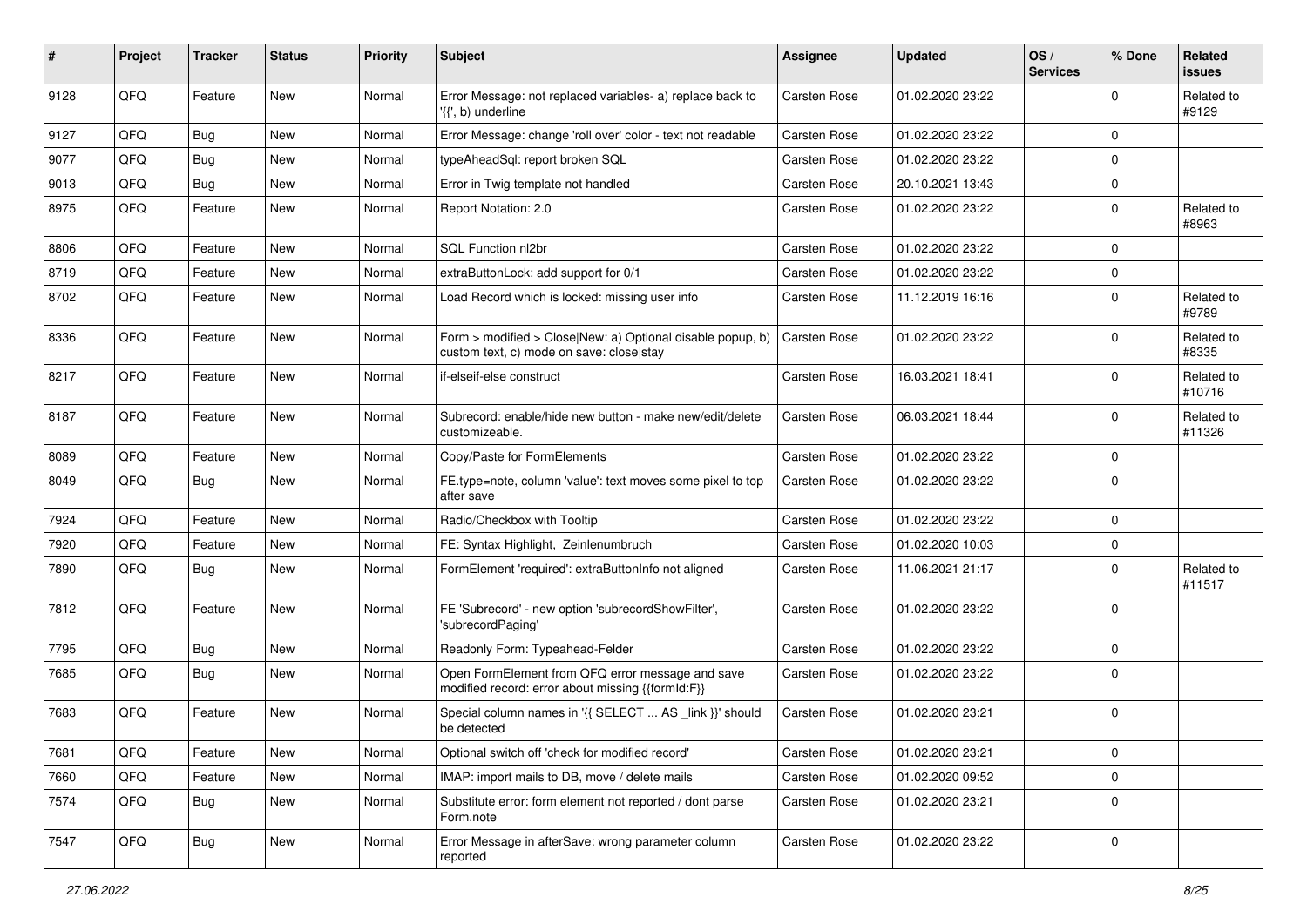| #    | Project | <b>Tracker</b> | <b>Status</b> | <b>Priority</b> | <b>Subject</b>                                                                                                                            | <b>Assignee</b>     | <b>Updated</b>   | OS/<br><b>Services</b> | % Done      | Related<br>issues      |
|------|---------|----------------|---------------|-----------------|-------------------------------------------------------------------------------------------------------------------------------------------|---------------------|------------------|------------------------|-------------|------------------------|
| 7524 | QFQ     | Bug            | New           | Normal          | QFQ throws a 'General Error' if 'fileadmin/protected/log/' is<br>not writeable                                                            | <b>Carsten Rose</b> | 01.02.2020 23:22 |                        | $\mathbf 0$ |                        |
| 7521 | QFQ     | Feature        | New           | Normal          | TemplateGroup: fe.type=upload                                                                                                             | Carsten Rose        | 01.02.2020 23:21 |                        | $\mathbf 0$ | Related to<br>#9706    |
| 7520 | QFQ     | Feature        | New           | Normal          | QR Code:  AS _qr ( AS _link)                                                                                                              | Carsten Rose        | 01.02.2020 23:22 |                        | $\mathbf 0$ |                        |
| 7519 | QFQ     | Feature        | New           | Normal          | Select: Multi                                                                                                                             | Carsten Rose        | 01.02.2020 23:22 |                        | $\mathbf 0$ |                        |
| 7513 | QFQ     | <b>Bug</b>     | New           | Normal          | Radios not correct aligned                                                                                                                | Carsten Rose        | 01.02.2020 23:22 |                        | $\mathbf 0$ |                        |
| 7512 | QFQ     | <b>Bug</b>     | New           | Normal          | FE: inputType=number >> 'pattern' is not respected                                                                                        | Carsten Rose        | 01.02.2020 23:22 |                        | $\mathbf 0$ |                        |
| 7481 | QFQ     | Feature        | New           | Normal          | Detect 'BaseUrl' automatically                                                                                                            | Carsten Rose        | 01.02.2020 23:21 |                        | 0           |                        |
| 7480 | QFQ     | Feature        | New           | Normal          | Record History (Undo / Redo)                                                                                                              | Carsten Rose        | 11.12.2019 16:16 |                        | 0           | Related to<br>#2361    |
| 7342 | QFQ     | Feature        | New           | Normal          | add content = hide_this                                                                                                                   | Carsten Rose        | 01.02.2020 23:21 |                        | $\mathbf 0$ |                        |
| 7280 | QFQ     | Feature        | New           | Normal          | recently used table                                                                                                                       | Carsten Rose        | 01.02.2020 23:21 |                        | 0           |                        |
| 7261 | QFQ     | <b>Bug</b>     | New           | Normal          | Report pathFilename for user without path, only the filename                                                                              | Carsten Rose        | 01.02.2020 23:21 |                        | $\mathbf 0$ |                        |
| 7239 | QFQ     | Feature        | New           | Normal          | TinyMCE: html tag whitelist                                                                                                               | Carsten Rose        | 01.02.2020 23:21 |                        | 0           | Related to<br>#14320   |
| 7219 | QFQ     | Bug            | New           | Normal          | typeSheadSql / typeAheadSqlPrefetch: change to curly<br>braces                                                                            | Carsten Rose        | 01.02.2020 23:21 |                        | 0           |                        |
| 7175 | QFQ     | Feature        | New           | Normal          | Upload: md5 hash as filename                                                                                                              | Carsten Rose        | 01.02.2020 23:21 |                        | $\mathbf 0$ |                        |
| 7119 | QFQ     | Feature        | New           | Normal          | Upload: scaleDownWidth, scaleDownHeight                                                                                                   | Carsten Rose        | 01.02.2020 23:21 |                        | $\mathbf 0$ |                        |
| 7109 | QFQ     | Feature        | New           | Normal          | Dynamic Updates: row/element hide                                                                                                         | Carsten Rose        | 01.02.2020 23:22 |                        | 0           | Has duplicate<br>#4081 |
| 7102 | QFQ     | Feature        | New           | Normal          | Comment sign in report: '#' and '--'                                                                                                      | Carsten Rose        | 01.02.2020 23:21 |                        | $\mathbf 0$ |                        |
| 7099 | QFQ     | Feature        | New           | Normal          | Redesign FormEditor                                                                                                                       | Carsten Rose        | 01.02.2020 23:21 |                        | $\mathbf 0$ |                        |
| 7014 | QFQ     | <b>Bug</b>     | New           | Normal          | Sending invalid emails succeeds when<br>debug.redirectAllMailTo is set                                                                    | Carsten Rose        | 01.02.2020 23:21 |                        | $\Omega$    |                        |
| 7002 | QFQ     | <b>Bug</b>     | New           | Normal          | Dynamic Update: row does not disappear / appear                                                                                           | Carsten Rose        | 01.02.2020 23:22 |                        | $\pmb{0}$   |                        |
| 6912 | QFQ     | Bug            | New           | Normal          | error Message Var 'deadline' already set in SIP - in Form<br>with FE.value={{deadline:R:::{{deadlinePeriod:Y}}}}                          | Carsten Rose        | 01.02.2020 23:21 |                        | $\mathbf 0$ |                        |
| 6855 | QFQ     | Feature        | New           | Normal          | With {{feUser:U}}!={{feUser:T}}: Save / Delete: only possible   Carsten Rose<br>with {{feUserSave:U}}='yes' and '{{feUserDelete:U}}='yes' |                     | 01.02.2020 23:21 |                        | $\mathbf 0$ |                        |
| 6765 | QFQ     | Feature        | New           | Normal          | Moeglichkeit via QFQ eigene Logs zu schreiben                                                                                             | Carsten Rose        | 01.02.2020 23:21 |                        | $\mathbf 0$ |                        |
| 6723 | QFQ     | Feature        | New           | Normal          | Report QFQ Installation and Version                                                                                                       | Carsten Rose        | 12.06.2021 09:07 |                        | $\mathbf 0$ |                        |
| 6677 | QFQ     | <b>Bug</b>     | New           | Normal          | Error message FE Action Element: no/wrong FE reference<br>who cause the problem.                                                          | Carsten Rose        | 01.02.2020 23:21 |                        | $\pmb{0}$   |                        |
| 6609 | QFQ     | Feature        | New           | Normal          | Formlet: JSON API erweitern                                                                                                               | Carsten Rose        | 01.02.2020 23:21 |                        | 50          |                        |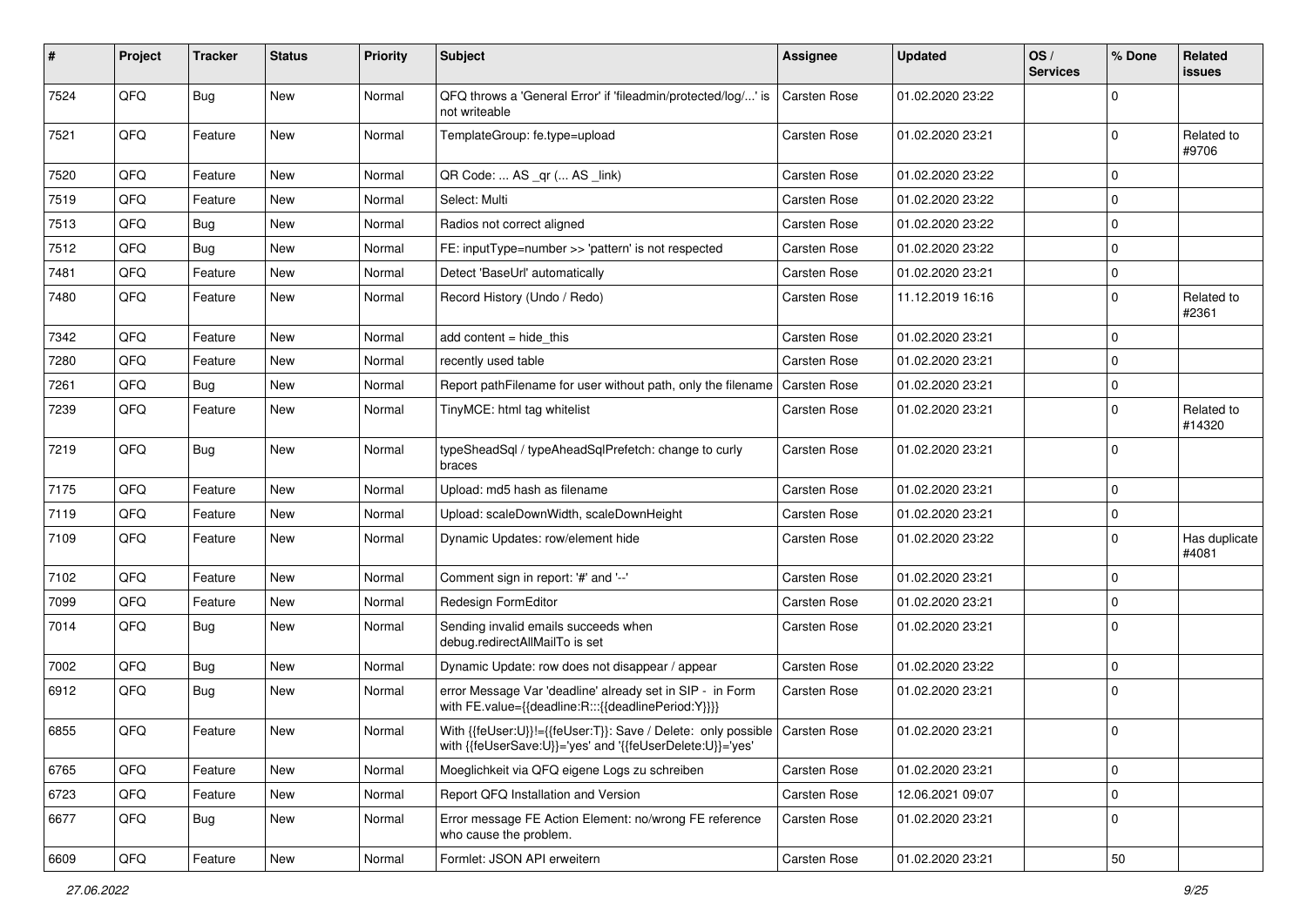| #    | Project | <b>Tracker</b> | <b>Status</b> | <b>Priority</b> | <b>Subject</b>                                                                                        | <b>Assignee</b>     | <b>Updated</b>   | OS/<br><b>Services</b> | % Done      | Related<br><b>issues</b>                    |
|------|---------|----------------|---------------|-----------------|-------------------------------------------------------------------------------------------------------|---------------------|------------------|------------------------|-------------|---------------------------------------------|
| 6602 | QFQ     | Feature        | New           | Normal          | Formlet: in Report auf Mausklick ein mini-form oeffnen                                                | <b>Carsten Rose</b> | 11.12.2019 16:16 |                        | 0           |                                             |
| 6594 | QFQ     | Feature        | New           | Normal          | Excel: on download, check if there is a valid sip                                                     | Carsten Rose        | 01.02.2020 23:21 |                        | $\Omega$    |                                             |
| 6483 | QFQ     | <b>Bug</b>     | New           | Normal          | R Store funktioniert nicht bei 'Report Notation' im FE                                                | Carsten Rose        | 01.02.2020 23:21 |                        | $\Omega$    |                                             |
| 6462 | QFQ     | Bug            | New           | Normal          | File Upload: Nutzlose Fehlermeldung wenn Datei zu gross                                               | Carsten Rose        | 01.02.2020 23:21 |                        | $\Omega$    | Related to<br>#6139                         |
| 6437 | QFQ     | Feature        | New           | Normal          | Neuer Mode Button bei FormElementen                                                                   | <b>Carsten Rose</b> | 01.02.2020 23:21 |                        | $\mathbf 0$ | Related to<br>#9668.<br>Blocked by<br>#9678 |
| 6292 | QFQ     | Feature        | New           | Normal          | Download: File speichern mit Hash aber original Filename in<br>der Datenbank vermerken fuer Downloads | Carsten Rose        | 01.02.2020 23:21 |                        | 0           |                                             |
| 6289 | QFQ     | Feature        | <b>New</b>    | Normal          | Form: Log                                                                                             | Carsten Rose        | 01.02.2020 23:21 |                        | $\Omega$    |                                             |
| 6261 | QFQ     | Feature        | New           | Normal          | Persistent SIP                                                                                        | Carsten Rose        | 12.06.2021 09:07 |                        | $\mathbf 0$ | Related to<br>#10819                        |
| 5782 | QFQ     | Feature        | New           | Normal          | NextCloud API                                                                                         | <b>Carsten Rose</b> | 01.02.2020 10:02 |                        | 0           |                                             |
| 5576 | QFQ     | Bug            | New           | Normal          | Using MySQL 'DROP' requires privilege - wich is not really<br>necessary.                              | <b>Carsten Rose</b> | 01.02.2020 23:21 |                        | $\Omega$    |                                             |
| 5559 | QFQ     | Bug            | <b>New</b>    | Normal          | FE.type = Upload: 'accept' might contain variables                                                    | <b>Carsten Rose</b> | 11.05.2020 21:23 |                        | $\Omega$    |                                             |
| 5345 | QFQ     | Feature        | New           | Normal          | Report: UPDATE / INSERT / DELETE statements should<br>trigger subqueries, depending on the result.    | Carsten Rose        | 27.05.2020 16:11 |                        | 0           |                                             |
| 5305 | QFQ     | Bug            | New           | Normal          | Upload FormElement: nicht disabled by readonly Form                                                   | Carsten Rose        | 16.06.2021 13:43 |                        | $\mathbf 0$ | Related to<br>#9347,<br>Related to<br>#9834 |
| 5131 | QFQ     | Feature        | <b>New</b>    | Normal          | Activate Spin Gear ('wait/busy' indicator) via LINK attribute                                         | Carsten Rose        | 01.02.2020 23:21 |                        | $\Omega$    |                                             |
| 4756 | QFQ     | Bug            | New           | Normal          | Form dirty even nothing changes                                                                       | Carsten Rose        | 11.12.2019 16:16 |                        | 0           |                                             |
| 4413 | QFQ     | Feature        | New           | Normal          | fieldset: show/hidden, modeSql, dynamicUpdate                                                         | Carsten Rose        | 09.02.2022 15:19 |                        | $\Omega$    |                                             |
| 4250 | QFQ     | Feature        | New           | Normal          | AutoCron in QFQ via PHP                                                                               | Carsten Rose        | 01.02.2020 23:21 |                        | $\mathbf 0$ | Related to<br>#3292,<br>Related to<br>#3291 |
| 4082 | QFQ     | Feature        | New           | Normal          | Dynamic Update: modeSql - useful default                                                              | <b>Carsten Rose</b> | 01.02.2020 23:22 |                        | 0           |                                             |
| 4050 | QFG     | Feature        | New           | Normal          | sql.log: 1) FormElement ID which causes a specific action,<br>2) Result in the same row.              | <b>Carsten Rose</b> | 15.04.2020 11:35 |                        | 0           | Related to<br>#5458                         |
| 4023 | QFQ     | Feature        | New           | Normal          | prepared statements - FE action: salveld, sqllnsert,<br>sqlUpdate, sqlDelete, sqlBefore, sqlAfter     | Carsten Rose        | 11.12.2019 16:15 |                        | 0           |                                             |
| 3864 | QFQ     | Feature        | New           | Normal          | Encrypt / decrypt field                                                                               | Carsten Rose        | 08.03.2021 18:08 |                        | 0           |                                             |
| 3547 | QFQ     | Bug            | New           | Normal          | FE of type 'note' causes writing of empty fields.                                                     | Carsten Rose        | 01.02.2020 23:21 |                        | 0           |                                             |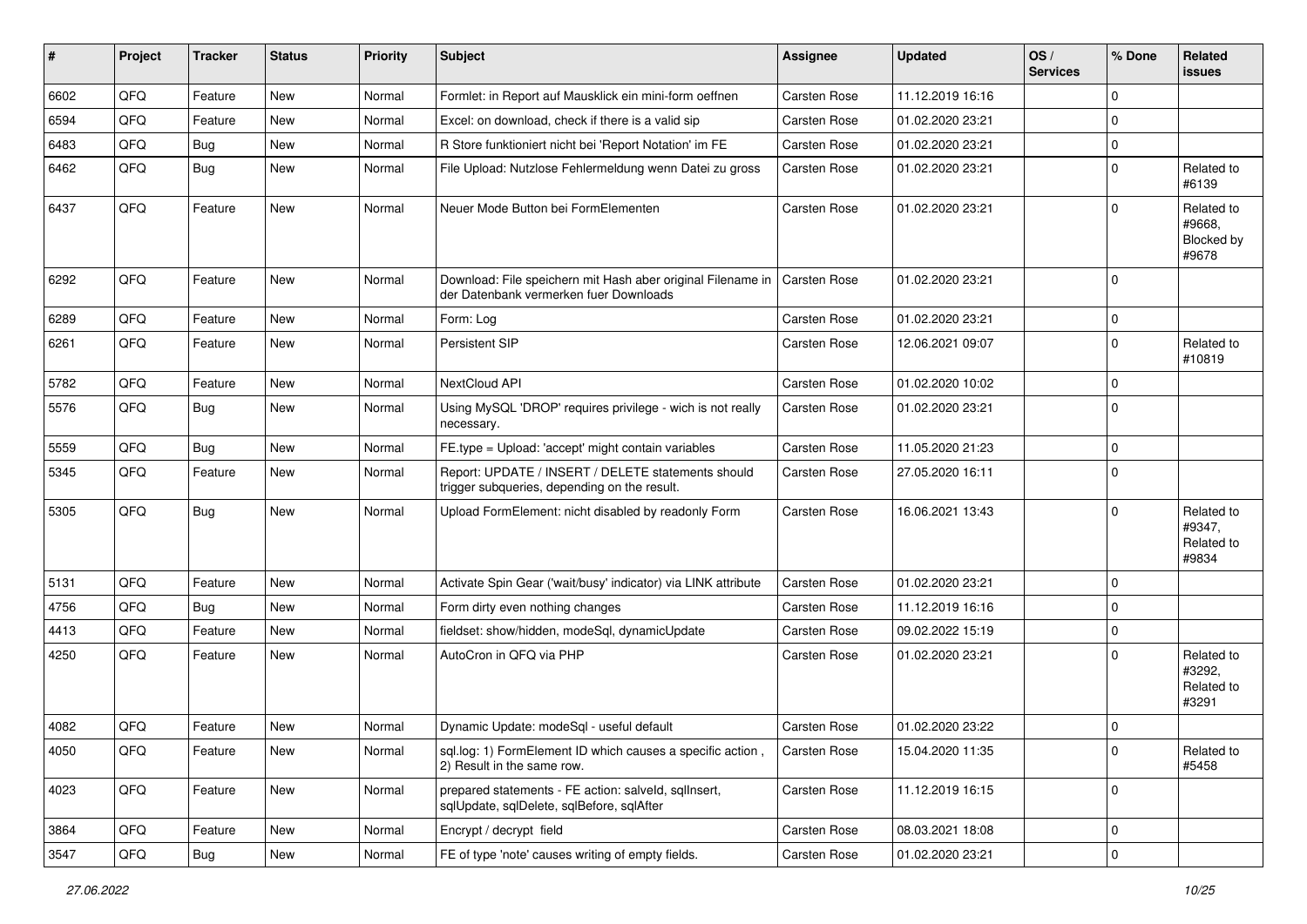| #     | Project | <b>Tracker</b> | <b>Status</b> | <b>Priority</b> | <b>Subject</b>                                                     | <b>Assignee</b>     | <b>Updated</b>   | OS/<br><b>Services</b> | % Done      | <b>Related</b><br>issues                                              |
|-------|---------|----------------|---------------|-----------------|--------------------------------------------------------------------|---------------------|------------------|------------------------|-------------|-----------------------------------------------------------------------|
| 3504  | QFQ     | Feature        | New           | Normal          | Logging: welche Action FEs werden wann wie ausgefuehrt             | <b>Carsten Rose</b> | 01.02.2020 23:21 |                        | $\Omega$    | Related to<br>#5458.<br>Related to<br>#4092                           |
| 3432  | QFQ     | Feature        | New           | Normal          | subrecord: dynamicUpdate                                           | Carsten Rose        | 11.06.2020 21:10 |                        | $\Omega$    | Related to<br>#5691                                                   |
| 2361  | QFQ     | Feature        | New           | Normal          | Logging wer/wann/wo welches Formular aufgerufen hat                | Carsten Rose        | 11.12.2019 16:15 |                        | $\mathbf 0$ | Related to<br>#4432,<br>Related to<br>#7480                           |
| 13647 | QFQ     | Bug            | New           | Normal          | Autofocus funktioniert nicht auf Chrome                            | Benjamin Baer       | 19.03.2022 17:44 |                        | $\Omega$    |                                                                       |
| 13528 | QFQ     | Bug            | New           | Normal          | qfq.io > releases: es wird kein neues Release angelegt             | Benjamin Baer       | 19.03.2022 17:46 |                        | $\mathbf 0$ |                                                                       |
| 12556 | QFQ     | Feature        | New           | Normal          | Pills Title: colored = static or dynamic on allrequiredgiven       | Benjamin Baer       | 19.03.2022 17:49 |                        | $\pmb{0}$   |                                                                       |
| 12490 | QFQ     | Feature        | New           | Normal          | Loading Plugins in QFQ - see what tinymce does. (lazy<br>loading)  | Benjamin Baer       | 08.06.2022 10:37 |                        | $\mathbf 0$ | Related to<br>#12611,<br>Related to<br>#10013,<br>Related to<br>#7732 |
| 12476 | QFQ     | Feature        | New           | Normal          | clearMe: a) should trigger 'dirty', b) sticky on textarea resize   | Benjamin Baer       | 04.01.2022 08:40 |                        | $\mathbf 0$ | Related to<br>#9528                                                   |
| 14185 | QFQ     | Feature        | New           | Normal          | External/Autocron.php - better suitable directory                  | Support: System     | 28.05.2022 11:03 |                        | $\Omega$    |                                                                       |
| 12156 | QFQ     | Feature        | New           | Normal          | Form: Optional disable 'leave page'                                |                     | 03.05.2021 20:45 |                        | $\mathbf 0$ |                                                                       |
| 12135 | QFQ     | Feature        | New           | Normal          | Subrecord: Notiz                                                   |                     | 24.04.2021 16:58 |                        | $\mathbf 0$ |                                                                       |
| 12039 | QFQ     | Feature        | New           | Normal          | Missing htmlSpecialChar() in pre processing on form submit         |                     | 18.02.2021 00:09 |                        | $\mathbf 0$ | Related to<br>#14320                                                  |
| 12038 | QFQ     | Feature        | New           | Normal          | a) STORE_VAR: filenameOnlyStripUniq, b) SP:<br>QSTRIPUNIQ()        |                     | 17.02.2021 23:55 |                        | $\mathbf 0$ |                                                                       |
| 11716 | QFQ     | Feature        | New           | Normal          | Form an beliebiger Stelle im Report anzeigen                       |                     | 09.12.2020 09:47 |                        | $\pmb{0}$   |                                                                       |
| 11715 | QFQ     | Bug            | New           | Normal          | acceptZeroAsRequired and requiredOffButMark do not<br>coincide     |                     | 08.12.2020 12:13 |                        | $\mathbf 0$ |                                                                       |
| 11535 | QFQ     | Feature        | New           | Normal          | Ability to create SQL columns in frontend QFQ forms                |                     | 17.11.2020 12:11 |                        | 0           |                                                                       |
| 11534 | QFQ     | Feature        | New           | Normal          | Report: Action on selected rows - Table batchprocessing<br>feature |                     | 18.11.2020 08:15 |                        | $\mathbf 0$ |                                                                       |
| 11522 | QFQ     | <b>Bug</b>     | New           | Normal          | Aus/Einblenden von Reitern                                         |                     | 13.11.2020 14:58 |                        | 0           |                                                                       |
| 10890 | QFQ     | <b>Bug</b>     | New           | Normal          | AutoCron hangs                                                     |                     | 20.07.2020 13:56 |                        | $\mathbf 0$ |                                                                       |
| 10874 | QFQ     | Feature        | New           | Normal          | Erstellen eines Foreign Keys in der Tabelle "FormElement"          |                     | 13.07.2020 10:11 |                        | $\pmb{0}$   |                                                                       |
| 10763 | QFQ     | Feature        | New           | Normal          | form accessed and submitted despite logout?                        |                     | 16.06.2020 11:43 |                        | $\mathbf 0$ |                                                                       |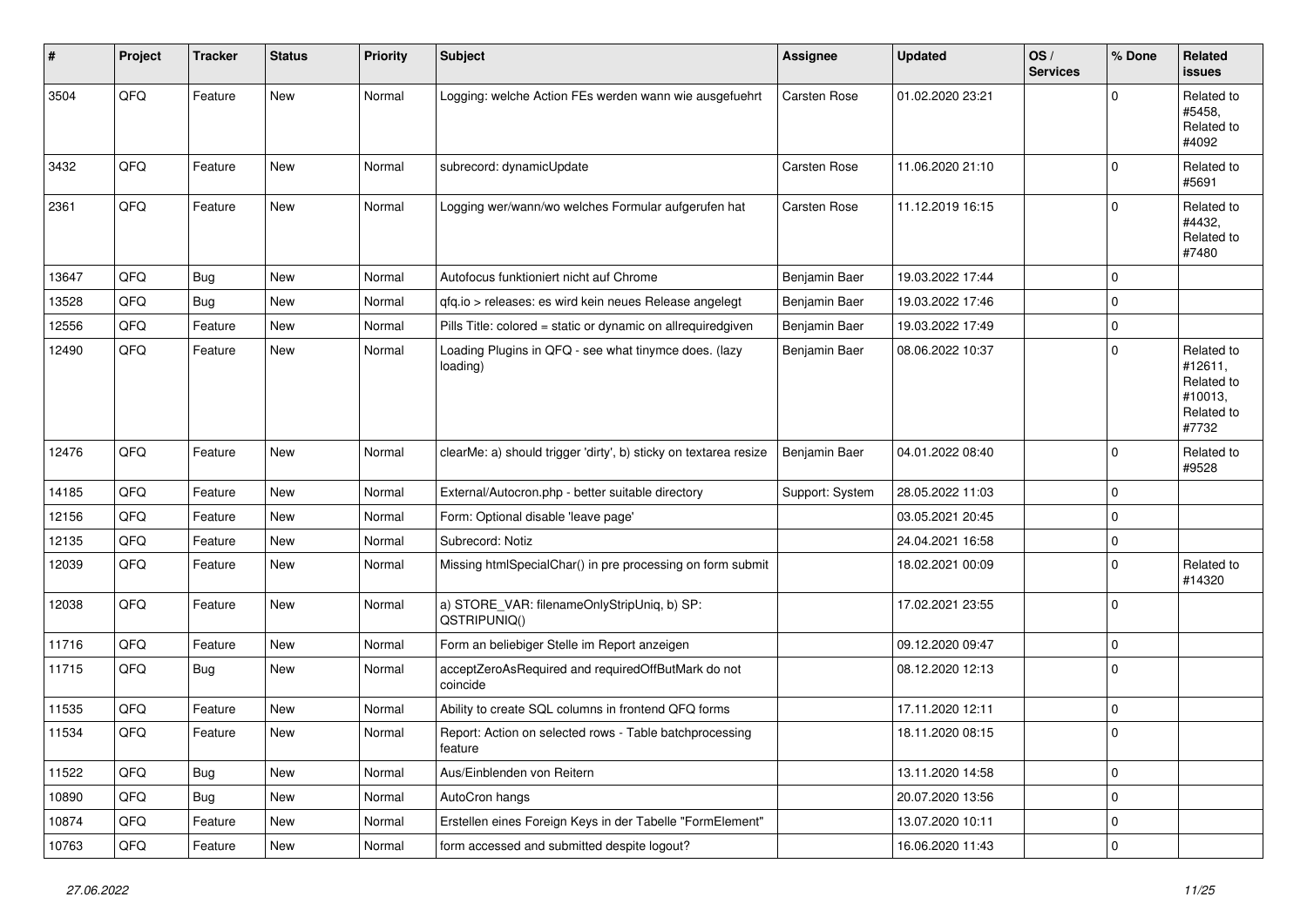| #     | Project | <b>Tracker</b> | <b>Status</b> | <b>Priority</b> | <b>Subject</b>                                                             | Assignee            | <b>Updated</b>   | OS/<br><b>Services</b> | % Done      | Related<br>issues                               |
|-------|---------|----------------|---------------|-----------------|----------------------------------------------------------------------------|---------------------|------------------|------------------------|-------------|-------------------------------------------------|
| 10759 | QFQ     | Bug            | New           | Normal          | emptyMeansNull - Feld falsch aktualisiert                                  |                     | 12.11.2020 23:45 |                        | 0           |                                                 |
| 10384 | QFQ     | Feature        | <b>New</b>    | Normal          | Parameter Exchange QFQ Instances                                           |                     | 07.05.2020 09:38 |                        | 0           |                                                 |
| 10345 | QFQ     | Feature        | New           | Normal          | Templates - Patterns QFQ Style                                             |                     | 03.05.2021 21:01 |                        | $\mathbf 0$ | Related to<br>#10713                            |
| 10324 | QFQ     | Bug            | <b>New</b>    | Normal          | Excel Export mit Template funktioniert nur, wenn Template<br>vor uid kommt |                     | 30.03.2020 11:20 |                        | $\mathbf 0$ | Related to<br>#10257                            |
| 9855  | QFQ     | <b>Bug</b>     | New           | Normal          | <b>Required Check</b>                                                      |                     | 01.02.2020 15:56 |                        | 0           |                                                 |
| 9853  | QFQ     | Feature        | New           | Normal          | Check das SQL / QFQ / Mail Logfile geschrieben wird                        |                     | 09.01.2020 11:15 |                        | 0           |                                                 |
| 11195 | QFQ     | Bug            | <b>New</b>    | Low             | Dynamic Update: Note not updated if new text is empty<br>(v20.4)           |                     | 25.09.2020 11:14 |                        | $\mathbf 0$ |                                                 |
| 9534  | QFQ     | Bug            | Priorize      | Urgent          | FE.type=upload: 'Unknown Mode: ID"                                         | Carsten Rose        | 03.05.2021 21:14 |                        | 0           | Related to<br>#9532                             |
| 9173  | QFQ     | <b>Bug</b>     | Priorize      | Urgent          | Stale Record Lock: Firefox                                                 | <b>Carsten Rose</b> | 03.05.2021 21:14 |                        | $\mathbf 0$ | Related to<br>#9789                             |
| 9121  | QFQ     | <b>Bug</b>     | Priorize      | High            | sip links have r and __dbIndexData set                                     | Carsten Rose        | 12.06.2021 10:41 |                        | 0           |                                                 |
| 8204  | QFQ     | Feature        | Priorize      | High            | Position 'required mark'                                                   | Carsten Rose        | 16.06.2021 13:44 |                        | 0           |                                                 |
| 8082  | QFQ     | Feature        | Priorize      | High            | Contact form without saving record                                         | Carsten Rose        | 07.12.2021 15:20 |                        | $\Omega$    | Related to<br>#8587,<br><b>Blocks</b><br>#11850 |
| 6116  | QFQ     | Bug            | Priorize      | High            | value of checkbox not saved                                                | <b>Carsten Rose</b> | 07.12.2021 17:19 |                        | $\mathbf 0$ |                                                 |
| 13943 | QFQ     | Bug            | Priorize      | Normal          | unable to find formgroup                                                   | Enis Nuredini       | 28.05.2022 11:03 |                        | $\mathbf 0$ |                                                 |
| 13900 | QFQ     | Feature        | Priorize      | Normal          | Selenium: Check das Cookie/PDF funktioniert                                | Enis Nuredini       | 25.03.2022 12:45 |                        | 0           |                                                 |
| 10569 | QFQ     | Feature        | Priorize      | Normal          | link blank more safe                                                       | Enis Nuredini       | 25.03.2022 12:44 |                        | 0           |                                                 |
| 14371 | QFQ     | Feature        | Priorize      | Normal          | <b>LDAP via REPORT</b>                                                     | Carsten Rose        | 19.06.2022 16:37 |                        | 0           |                                                 |
| 14290 | QFQ     | Feature        | Priorize      | Normal          | FormEditor: Show Table Definition                                          | Carsten Rose        | 19.06.2022 16:37 |                        | 0           |                                                 |
| 14283 | QFQ     | Bug            | Priorize      | Normal          | HEIC / HEIF convert doesn't trigger                                        | Carsten Rose        | 19.06.2022 16:37 |                        | 0           |                                                 |
| 12504 | QFQ     | Feature        | Priorize      | Normal          | sql.log: report fe.id                                                      | Carsten Rose        | 05.05.2021 22:09 |                        | 0           |                                                 |
| 12503 | QFQ     | Feature        | Priorize      | Normal          | Detect dangerous UPDATE statement with missing WHERE                       | <b>Carsten Rose</b> | 05.05.2021 22:09 |                        | 0           |                                                 |
| 12452 | QFQ     | Feature        | Priorize      | Normal          | BaseURL: alsways with '/' at the end                                       | <b>Carsten Rose</b> | 19.06.2022 13:45 |                        | $\mathbf 0$ | Related to<br>#10782                            |
| 12325 | QFQ     | <b>Bug</b>     | Priorize      | Normal          | MultiDB form.dblndex not working for report syntax                         | Carsten Rose        | 07.09.2021 13:37 |                        | 0           | Related to<br>#12145,<br>Related to<br>#12314   |
| 11320 | QFQ     | Feature        | Priorize      | Normal          | Typo3 Version 10 support                                                   | Carsten Rose        | 05.05.2021 22:09 |                        | $\mathbf 0$ |                                                 |
| 10015 | QFQ     | Feature        | Priorize      | Normal          | Monospace in Textarea                                                      | Carsten Rose        | 03.02.2020 13:40 |                        | $\pmb{0}$   |                                                 |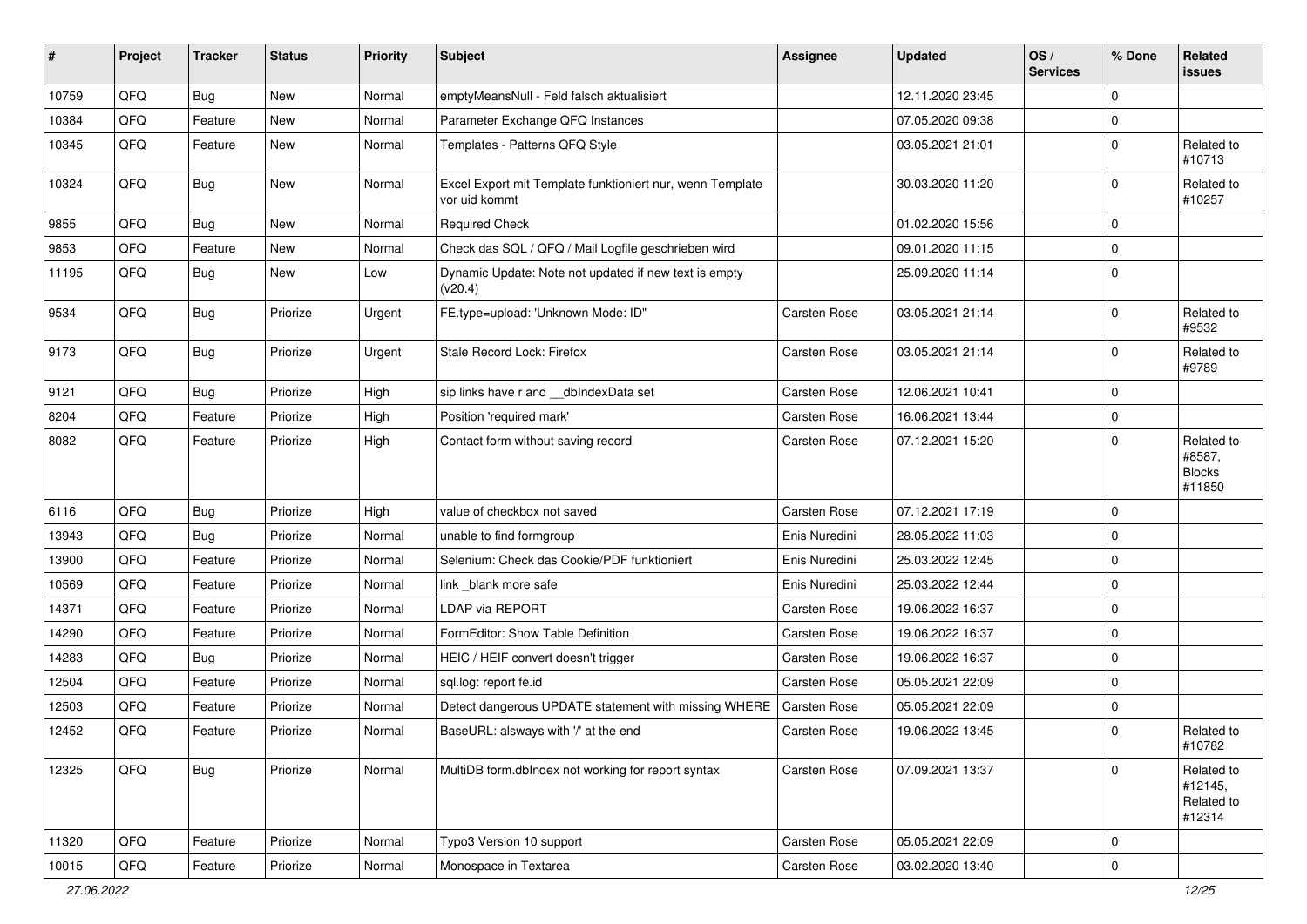| $\vert$ # | Project | <b>Tracker</b> | <b>Status</b> | <b>Priority</b> | <b>Subject</b>                                                                                           | Assignee            | <b>Updated</b>   | OS/<br><b>Services</b> | % Done      | Related<br><b>issues</b>                                                |
|-----------|---------|----------------|---------------|-----------------|----------------------------------------------------------------------------------------------------------|---------------------|------------------|------------------------|-------------|-------------------------------------------------------------------------|
| 10012     | QFQ     | Feature        | Priorize      | Normal          | redirectAllMailTo: {{beEmail:T}}                                                                         | Carsten Rose        | 08.05.2021 09:54 |                        | $\Omega$    | Related to<br>#12412,<br>Related to<br>#12413,<br>Related to<br>#10011  |
| 10011     | QFQ     | Feature        | Priorize      | Normal          | Offer new STORE TYPO3 Variable 'beUser', 'beEmail'                                                       | <b>Carsten Rose</b> | 08.05.2021 09:51 |                        | $\mathbf 0$ | Related to<br>#10012,<br>Related to<br>#12511                           |
| 10005     | QFQ     | Feature        | Priorize      | Normal          | Report / special column name:  AS _calendar                                                              | Carsten Rose        | 03.06.2020 17:28 |                        | $\Omega$    |                                                                         |
| 9975      | QFQ     | Bug            | Priorize      | Normal          | Dropdown Menu: 'r:3' broken                                                                              | Carsten Rose        | 01.02.2020 10:13 |                        | 0           |                                                                         |
| 9968      | QFQ     | Feature        | Priorize      | Normal          | Tooltip in Links for Developer                                                                           | <b>Carsten Rose</b> | 01.02.2020 23:17 |                        | 0           |                                                                         |
| 9958      | QFQ     | <b>Bug</b>     | Priorize      | Normal          | Broken subrecord query: no error message                                                                 | Carsten Rose        | 05.02.2021 15:15 |                        | 0           |                                                                         |
| 9947      | QFQ     | Bug            | Priorize      | Normal          | Unwanted error message if missing 'typeAheadSqlPrefetch'                                                 | Carsten Rose        | 01.02.2020 10:13 |                        | 0           |                                                                         |
| 9928      | QFQ     | Feature        | Priorize      | Normal          | SpecialColumnName: a) Deprecated: ' AS "_+tag " ', b)<br>New: ' AS "_ <tag1><tag2>"</tag2></tag1>        | Carsten Rose        | 01.02.2020 23:17 |                        | 0           | Related to<br>#9929                                                     |
| 9900      | QFQ     | Feature        | Priorize      | Normal          | Generic API Call: tt-content record >> JSON                                                              | Carsten Rose        | 01.02.2020 10:13 |                        | 0           |                                                                         |
| 9862      | QFQ     | <b>Bug</b>     | Priorize      | Normal          | Failed writing to sql mail qfq.log should throw an exception                                             | Carsten Rose        | 01.02.2020 10:13 |                        | 0           |                                                                         |
| 9834      | QFQ     | <b>Bug</b>     | Priorize      | Normal          | Input elements with tag 'disabled' are missing on<br>form-submit: server option 'processReadOnly' broken | Carsten Rose        | 07.12.2021 16:43 |                        | $\Omega$    | Related to<br>#9691,<br>Related to<br>#5305, Has<br>duplicate<br>#12331 |
| 9668      | QFQ     | Feature        | Priorize      | Normal          | Form.mode: rename 'hidden' to 'hide'                                                                     | <b>Carsten Rose</b> | 05.05.2021 22:14 |                        | 0           | Related to<br>#6437                                                     |
| 9394      | QFQ     | Feature        | Priorize      | Normal          | REST: allow for non numerical ids in get requests                                                        | Carsten Rose        | 05.05.2021 22:10 |                        | 0           |                                                                         |
| 9346      | QFQ     | Feature        | Priorize      | Normal          | beforeSave: check if an upload is given                                                                  | Carsten Rose        | 11.06.2021 21:18 |                        | 0           |                                                                         |
| 8963      | QFQ     | Feature        | Priorize      | Normal          | Setting values in a store: flexible way                                                                  | Carsten Rose        | 05.05.2021 22:10 |                        | 0           | Related to<br>#8975                                                     |
| 8585      | QFQ     | Feature        | Priorize      | Normal          | Enhance Error message for 'unknown form'                                                                 | Carsten Rose        | 01.02.2020 10:13 |                        | 0           |                                                                         |
| 8584      | QFQ     | Feature        | Priorize      | Normal          | FE 'Action' - never assign to Container (except Template<br>Group)                                       | Carsten Rose        | 01.02.2020 10:13 |                        | $\Omega$    |                                                                         |
| 8277      | QFQ     | Feature        | Priorize      | Normal          | fe.parameter.default=                                                                                    | Carsten Rose        | 01.02.2020 23:17 |                        | 0           | Related to<br>#8113                                                     |
| 8044      | QFQ     | Feature        | Priorize      | Normal          | Transaction: a) Form, b) Report                                                                          | <b>Carsten Rose</b> | 05.05.2021 22:14 |                        | $\Omega$    | Related to<br>#8043                                                     |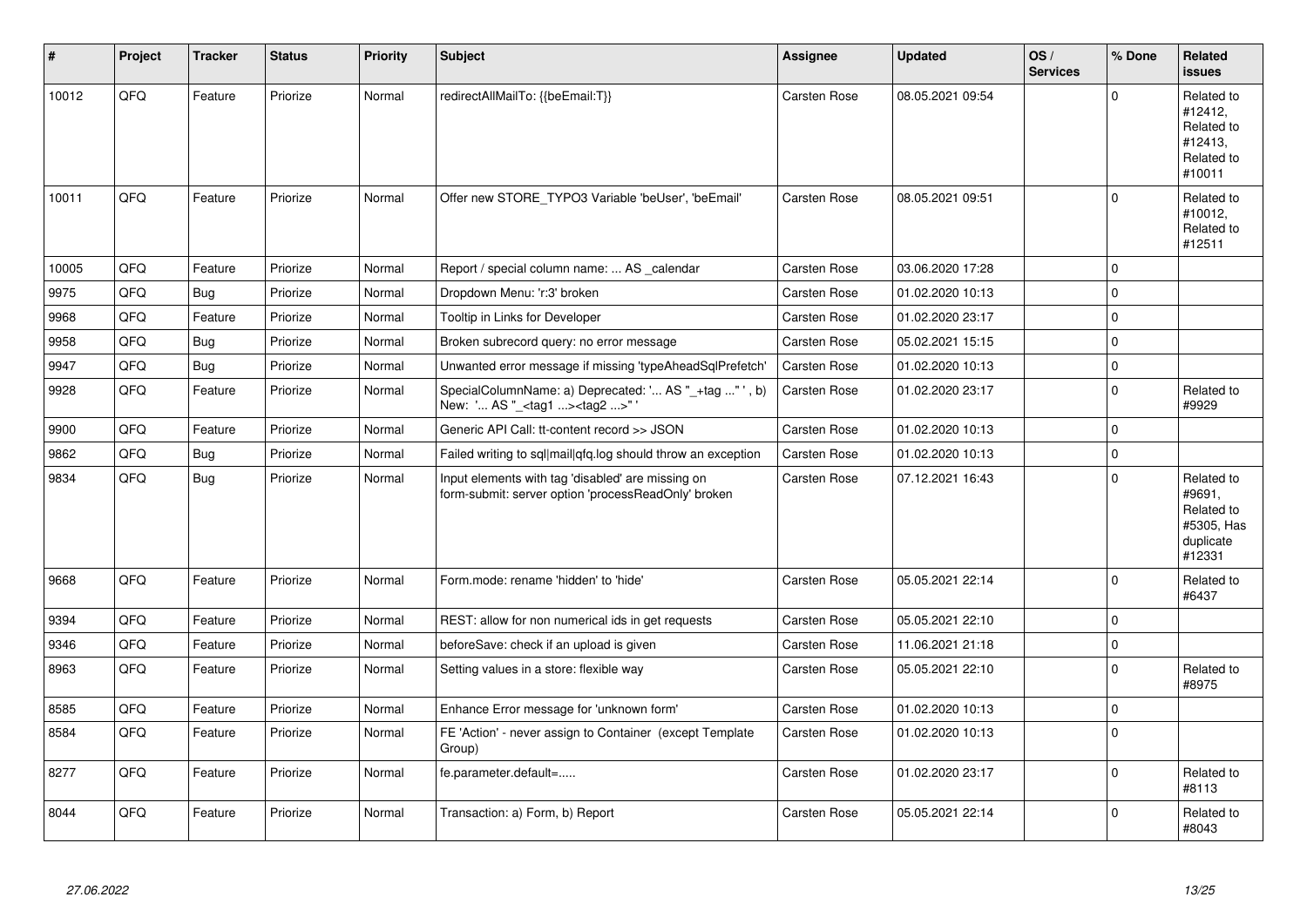| #     | Project | <b>Tracker</b> | <b>Status</b> | <b>Priority</b> | <b>Subject</b>                                                                            | <b>Assignee</b>     | <b>Updated</b>   | OS/<br><b>Services</b> | % Done      | Related<br>issues   |
|-------|---------|----------------|---------------|-----------------|-------------------------------------------------------------------------------------------|---------------------|------------------|------------------------|-------------|---------------------|
| 8037  | QFQ     | <b>Bug</b>     | Priorize      | Normal          | FE.type=upload (advanced mode): {{slaveld:V}} missing<br>during dynamic update            | Carsten Rose        | 01.02.2020 10:13 |                        | $\mathbf 0$ |                     |
| 8034  | QFQ     | Feature        | Priorize      | Normal          | FormElement 'data': 22.22.2222 should not be accepted                                     | Carsten Rose        | 01.02.2020 10:13 |                        | $\mathbf 0$ |                     |
| 7656  | QFQ     | <b>Bug</b>     | Priorize      | Normal          | FE with required, 'pattern' and 'extraButtonLock': always<br>complain about missing value | Carsten Rose        | 01.02.2020 10:13 |                        | $\mathbf 0$ |                     |
| 7630  | QFQ     | Feature        | Priorize      | Normal          | detailed error message for simple upload                                                  | Carsten Rose        | 01.02.2020 10:13 |                        | $\mathbf 0$ |                     |
| 7616  | QFQ     | <b>Bug</b>     | Priorize      | Normal          | Selectlist with Enum & Dynamic Update                                                     | Carsten Rose        | 01.02.2020 10:13 |                        | $\mathbf 0$ |                     |
| 7522  | QFQ     | Feature        | Priorize      | Normal          | Inserting default index.html to folder (Avoid Apache<br>Indexing)                         | Carsten Rose        | 01.02.2020 10:13 |                        | $\mathbf 0$ |                     |
| 7290  | QFQ     | Feature        | Priorize      | Normal          | FormEditor: title as textarea if LEN(title)>60                                            | Carsten Rose        | 01.02.2020 10:13 |                        | $\mathbf 0$ | Blocked by<br>#7682 |
| 7217  | QFQ     | Feature        | Priorize      | Normal          | Download: notice User if `_sip=?` is missing                                              | Carsten Rose        | 01.02.2020 10:13 |                        | $\mathbf 0$ |                     |
| 6998  | QFQ     | Feature        | Priorize      | Normal          | Form: with debug=on show column information as tooltip of<br>column label                 | Carsten Rose        | 01.02.2020 10:13 |                        | $\mathbf 0$ |                     |
| 6574  | QFQ     | <b>Bug</b>     | Priorize      | Normal          | qfq.log: Fehlermeldung wurde angezeigt, aber nicht geloggt                                | <b>Carsten Rose</b> | 01.02.2020 10:13 |                        | $\mathbf 0$ |                     |
| 5942  | QFQ     | Feature        | Priorize      | Normal          | 'L' and 'type': append to links, generate via '_link' by using<br>'u:' .                  | Carsten Rose        | 01.02.2020 10:13 |                        | $\Omega$    |                     |
| 3867  | QFQ     | Feature        | Priorize      | Normal          | Readonly Formular: Template Groups add/delete<br>ausbeldnen                               | Carsten Rose        | 05.05.2021 22:12 |                        | 0           |                     |
| 3782  | QFQ     | <b>Bug</b>     | Priorize      | Normal          | Bei fehlerhafter Eingabe (z.B. Datum) sollte das erwartete<br>Format angezeigt werden     | Carsten Rose        | 01.02.2020 10:13 |                        | $\mathbf 0$ |                     |
| 10003 | QFQ     | Feature        | Priorize      | Normal          | fieldset: stronger visualize group                                                        | Benjamin Baer       | 12.02.2020 08:13 |                        | $\mathbf 0$ |                     |
| 9135  | QFQ     | Feature        | Priorize      | Normal          | Progress Bar generic / replace old hourglass download<br>popup                            | Benjamin Baer       | 03.01.2022 07:43 |                        | $\mathbf 0$ |                     |
| 7965  | QFQ     | Feature        | Priorize      | Normal          | Input type 'text' with visual format - currency                                           | Benjamin Baer       | 03.01.2022 07:45 |                        | $\mathbf 0$ |                     |
| 7730  | QFQ     | Feature        | Priorize      | Normal          | SELECT Box: title in between                                                              | Benjamin Baer       | 01.02.2020 23:22 |                        | $\mathbf 0$ |                     |
| 6870  | QFQ     | Feature        | Priorize      | Normal          | Click on '_link' triggers an API call                                                     | Benjamin Baer       | 03.01.2022 08:25 |                        | $\Omega$    |                     |
| 6801  | QFQ     | Feature        | Priorize      | Normal          | Fabric: Maximize / Fulllscreen                                                            | Benjamin Baer       | 21.03.2022 09:56 |                        | 0           |                     |
| 6566  | QFQ     | Bug            | Priorize      | Normal          | Link Function 'delete': provided parameter missing on page<br>reload                      | Benjamin Baer       | 03.01.2022 08:08 |                        | $\mathbf 0$ |                     |
| 6224  | QFQ     | Feature        | Priorize      | Normal          | Dynamic update: fade in/out fields                                                        | Benjamin Baer       | 21.03.2022 09:50 |                        | $\pmb{0}$   |                     |
| 6140  | QFG     | <b>Bug</b>     | Priorize      | Normal          | QFQ DnD Sort: Locked fields                                                               | Benjamin Baer       | 21.03.2022 09:56 |                        | $\mathbf 0$ |                     |
| 5562  | QFQ     | Feature        | Priorize      | Normal          | Drag'n'Drop fuer Uploads                                                                  | Benjamin Baer       | 21.03.2022 09:52 |                        | $\mathbf 0$ | Related to<br>#9706 |
| 5366  | QFQ     | Feature        | Priorize      | Normal          | Saving with keyboard shortcuts                                                            | Benjamin Baer       | 21.03.2022 09:47 |                        | $\mathbf 0$ |                     |
| 4457  | QFQ     | <b>Bug</b>     | Priorize      | Normal          | typeahead: pressing return to select an item, saves the form<br>and closes the form.      | Benjamin Baer       | 03.01.2022 08:01 |                        | 0           | Related to<br>#4398 |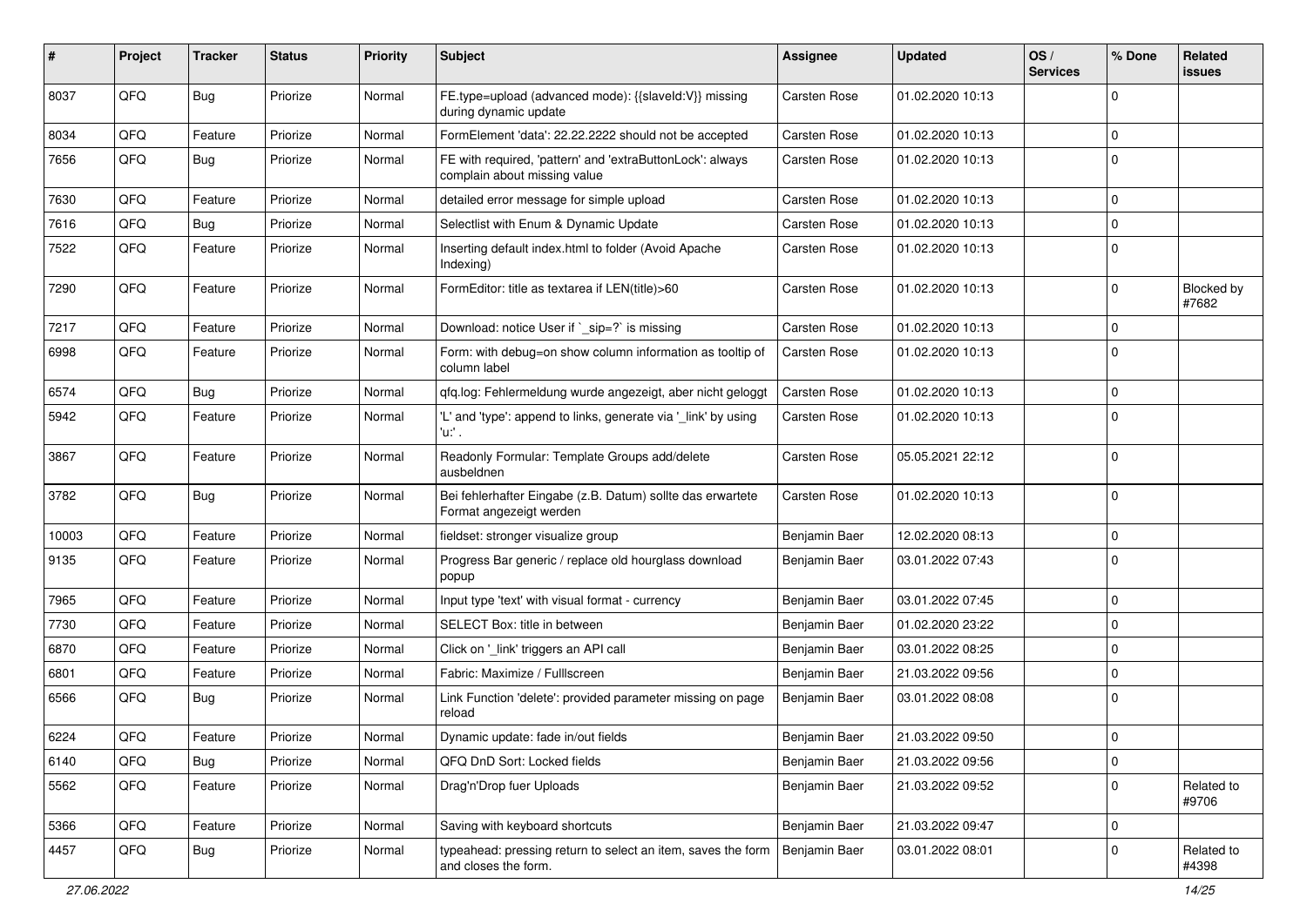| #     | Project | <b>Tracker</b> | <b>Status</b> | <b>Priority</b> | <b>Subject</b>                                                                                      | Assignee       | <b>Updated</b>   | OS/<br><b>Services</b> | % Done      | <b>Related</b><br>issues                                                                                                                                              |
|-------|---------|----------------|---------------|-----------------|-----------------------------------------------------------------------------------------------------|----------------|------------------|------------------------|-------------|-----------------------------------------------------------------------------------------------------------------------------------------------------------------------|
| 2665  | QFQ     | <b>Bug</b>     | Priorize      | Normal          | Dynamic Update funktioniert nicht, wenn beim<br>entsprechenden FormElement eine size angegeben ist. | Benjamin Baer  | 03.01.2022 08:12 |                        | $30\,$      |                                                                                                                                                                       |
| 12463 | QFQ     | Bug            | ToDo          | High            | QFQ Function: 'function' and 'sql' on same level - output of<br>sql is shown two times.             | Carsten Rose   | 15.12.2021 16:31 |                        | 0           |                                                                                                                                                                       |
| 12395 | QFQ     | Bug            | ToDo          | High            | QFQ Function: Result two times shown                                                                | Carsten Rose   | 18.02.2022 08:59 |                        | 0           |                                                                                                                                                                       |
| 7602  | QFQ     | Feature        | ToDo          | High            | Multi Select: with checkboxes                                                                       | Benjamin Baer  | 22.03.2022 09:07 |                        | $\mathbf 0$ |                                                                                                                                                                       |
| 14320 | QFQ     | Feature        | ToDo          | Normal          | Allow specific HTML Tags and Attributes: general, TinyMCE                                           | Enis Nuredini  | 17.06.2022 10:44 |                        | $\pmb{0}$   | Related to<br>#12664,<br>Related to<br>#12039,<br>Related to<br>#11702,<br>Related to<br>#7239,<br>Related to<br>#3708,<br>Related to<br>#3646,<br>Related to<br>#880 |
| 14303 | QFQ     | Bug            | ToDo          | Normal          | datetime broken with picker                                                                         | Enis Nuredini  | 17.06.2022 09:02 |                        | $\mathbf 0$ | Related to<br>#12630                                                                                                                                                  |
| 13899 | QFQ     | <b>Bug</b>     | ToDo          | Normal          | Selenium: zum laufen bringen                                                                        | Enis Nuredini  | 25.03.2022 10:24 |                        | $\mathbf 0$ |                                                                                                                                                                       |
| 12262 | QFQ     | Feature        | ToDo          | Normal          | Form buttons on top: more customable                                                                | Enis Nuredini  | 17.06.2022 10:44 |                        | $\mathbf 0$ | Related to<br>#13945, Has<br>duplicate<br>#4046, Has<br>duplicate<br>#10080                                                                                           |
| 12508 | QFQ     | <b>Bug</b>     | In Progress   | High            | qfq Form: sendMail                                                                                  | Karin Niffeler | 19.03.2022 17:48 |                        | $\mathbf 0$ |                                                                                                                                                                       |
| 9789  | QFQ     | <b>Bug</b>     | In Progress   | High            | Record Lock: release to early on 'leave page'                                                       | Carsten Rose   | 10.01.2022 09:25 |                        | 100         | Related to<br>#10081,<br>Related to<br>#9173,<br>Related to<br>#8702                                                                                                  |
| 9517  | QFQ     | Feature        | In Progress   | High            | Input multiple tags with typeahead                                                                  | Carsten Rose   | 03.05.2021 21:14 |                        | 40          | Related to<br>#10150                                                                                                                                                  |
| 12630 | QFQ     | Feature        | In Progress   | Normal          | Input: date[time]: min / max values                                                                 | Enis Nuredini  | 20.06.2022 18:31 |                        | $\pmb{0}$   | Related to<br>#10096,<br>Related to<br>#14302,<br>Related to<br>#14303                                                                                                |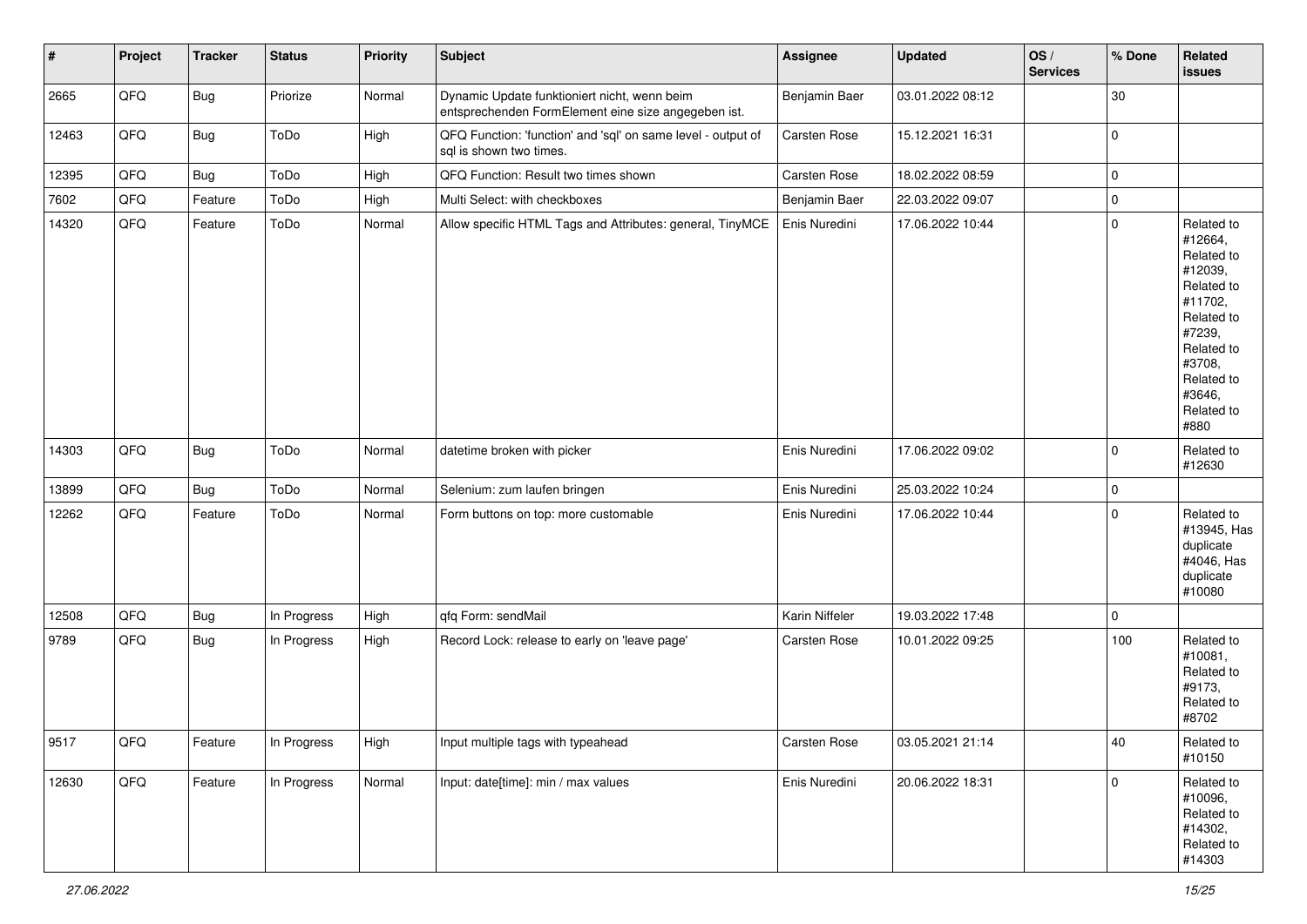| $\vert$ # | Project | <b>Tracker</b> | <b>Status</b>              | <b>Priority</b> | <b>Subject</b>                                                         | <b>Assignee</b>     | <b>Updated</b>   | OS/<br><b>Services</b> | % Done         | <b>Related</b><br><b>issues</b>                                                                                                |
|-----------|---------|----------------|----------------------------|-----------------|------------------------------------------------------------------------|---------------------|------------------|------------------------|----------------|--------------------------------------------------------------------------------------------------------------------------------|
| 14323     | QFQ     | Bug            | In Progress                | Normal          | Report: render=both single - no impact                                 | Carsten Rose        | 19.06.2022 18:31 |                        | 0              |                                                                                                                                |
| 14175     | QFQ     | <b>Bug</b>     | In Progress                | Normal          | Opening a form with no QFQ Session cookie fails                        | Carsten Rose        | 03.06.2022 10:40 |                        | $\Omega$       |                                                                                                                                |
| 13330     | QFQ     | Feature        | In Progress                | Normal          | Multi Form: Upload                                                     | Carsten Rose        | 07.11.2021 12:40 |                        | 50             | Related to<br>#9706                                                                                                            |
| 12440     | QFQ     | Feature        | In Progress                | Normal          | Typo3 V10 upgrade (durchfuehren und testen)                            | Carsten Rose        | 21.03.2022 09:53 |                        | 50             | Related to<br>#12357,<br>Related to<br>#12067,<br>Related to<br>#10661                                                         |
| 12439     | QFQ     | Feature        | In Progress                | Normal          | TinyMCE Paste from Word & Character Count/Limit                        | Carsten Rose        | 05.05.2021 22:15 |                        | 0              |                                                                                                                                |
| 11980     | QFQ     | Feature        | In Progress                | Normal          | protected verzeichnis MUSS geschützt werden                            | Carsten Rose        | 07.09.2021 13:30 |                        | 0              |                                                                                                                                |
| 11517     | QFQ     | <b>Bug</b>     | In Progress                | Normal          | extraButtonInfo Broken for multiple FormElements                       | Carsten Rose        | 12.05.2022 13:12 |                        | 0              | Related to<br>#7890,<br>Related to<br>#3811, Has<br>duplicate<br>#10905, Has<br>duplicate<br>#10553, Has<br>duplicate<br>#6779 |
| 11076     | QFQ     | Feature        | In Progress                | Normal          | SELECT  AS _websocket                                                  | Carsten Rose        | 30.08.2020 17:49 |                        | 0              |                                                                                                                                |
| 10793     | QFQ     | Feature        | In Progress                | Normal          | <b>Update NPM Packages</b>                                             | <b>Carsten Rose</b> | 07.09.2021 13:25 |                        | 30             |                                                                                                                                |
| 10661     | QFQ     | <b>Bug</b>     | In Progress                | Normal          | Typo3 Warnungen                                                        | Carsten Rose        | 07.09.2021 13:23 |                        | 0              | Related to<br>#12440                                                                                                           |
| 10443     | QFQ     | Feature        | In Progress                | Normal          | Konzept_api / _live                                                    | Carsten Rose        | 07.05.2020 09:39 |                        | $\mathsf 0$    |                                                                                                                                |
| 9691      | QFQ     | <b>Bug</b>     | In Progress                | Normal          | Checkbox: dynamic update > readonly                                    | Carsten Rose        | 01.02.2020 23:22 |                        | 50             | Related to<br>#9834                                                                                                            |
| 6250      | QFQ     | Feature        | In Progress                | Normal          | Enhance layout: a) Subrecord, b) Subrecord-Title                       | Carsten Rose        | 01.02.2020 23:22 |                        | $\overline{0}$ | Related to<br>#5391                                                                                                            |
| 5695      | QFQ     | Feature        | In Progress                | Normal          | Multiform                                                              | Carsten Rose        | 02.01.2021 18:38 |                        | 0              |                                                                                                                                |
| 4194      | QFQ     | Feature        | In Progress                | Normal          | Bootstrap 4 ist jetzt offiziel                                         |                     | 03.05.2021 20:47 |                        | 0              | Related to<br>#10114                                                                                                           |
| 13566     | QFQ     | Feature        | Ready to sync<br>(develop) | Normal          | Delete config-example.qfq.php file                                     | Carsten Rose        | 23.12.2021 09:25 |                        | 0              |                                                                                                                                |
| 11630     | QFQ     | <b>Bug</b>     | Feedback                   | High            | Bitte check ob CALL() in 20.11.0 noch so funktioniert wie in<br>20.4.1 | Enis Nuredini       | 28.05.2022 13:45 |                        | $\overline{0}$ | Related to<br>#11325                                                                                                           |
| 9052      | QFQ     | Feature        | Feedback                   | High            | Report: CodeMirror with SQL Syntax Highlight in FE                     | Enis Nuredini       | 08.06.2022 10:25 |                        | $\Omega$       |                                                                                                                                |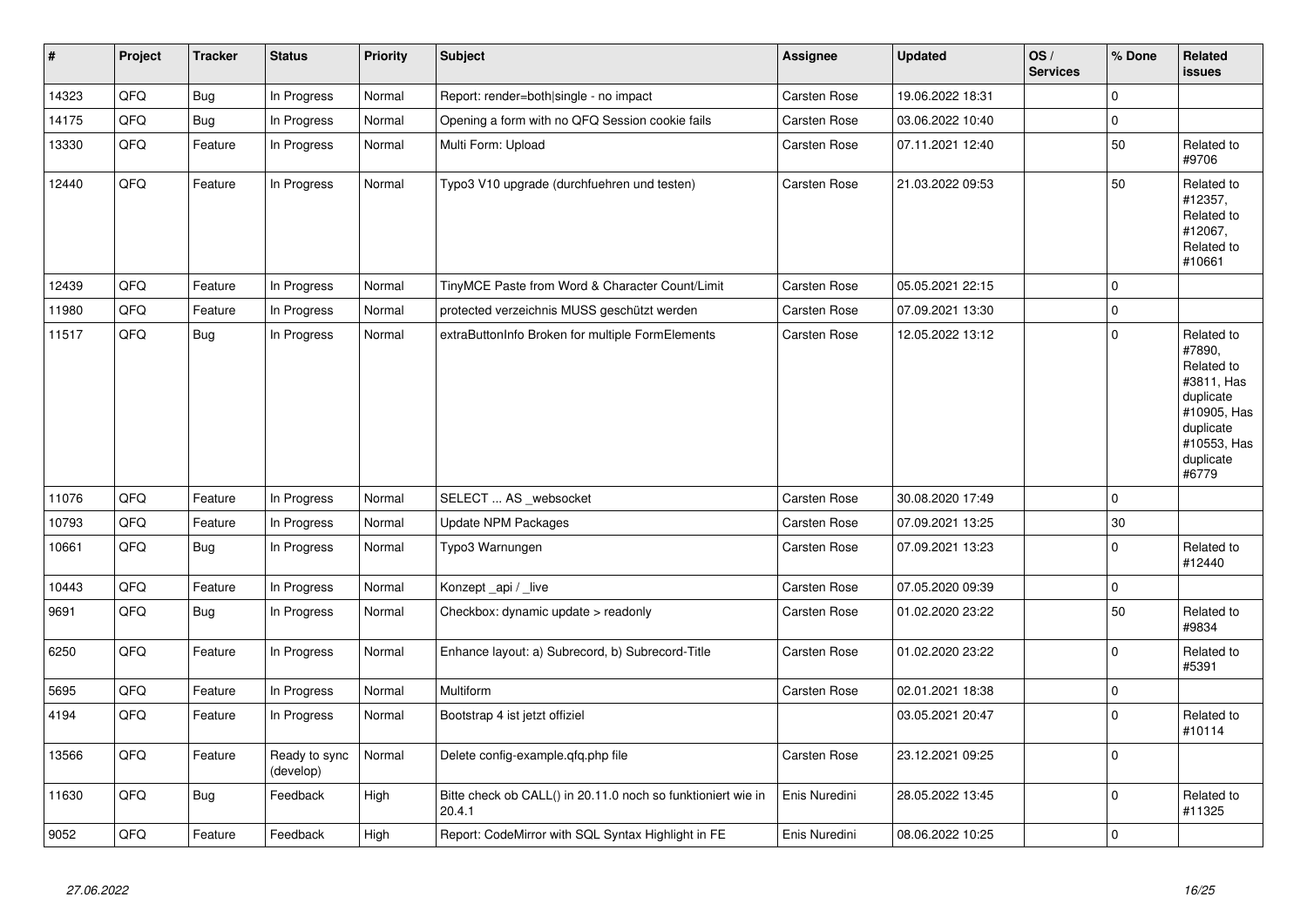| #     | Project | <b>Tracker</b> | <b>Status</b>     | <b>Priority</b> | <b>Subject</b>                                                                                         | <b>Assignee</b>   | <b>Updated</b>   | OS/<br><b>Services</b> | % Done      | Related<br><b>issues</b>                    |
|-------|---------|----------------|-------------------|-----------------|--------------------------------------------------------------------------------------------------------|-------------------|------------------|------------------------|-------------|---------------------------------------------|
| 9548  | QFQ     | Feature        | Feedback          | High            | FormElement: Pattern mismatch - optional report only on<br>focus lost                                  | Benjamin Baer     | 03.05.2021 21:14 |                        | $\mathbf 0$ |                                             |
| 8316  | QFQ     | Bug            | Feedback          | Normal          | Documentation/Behaviour for Nested Queries and<br>Record-Store confusing                               | Nicola Chiapolini | 20.11.2019 09:14 |                        | $\mathbf 0$ |                                             |
| 10124 | QFQ     | Feature        | Feedback          | Normal          | qfq AAI-Login                                                                                          | Karin Niffeler    | 07.05.2020 09:36 |                        | 0           |                                             |
| 13767 | QFQ     | <b>Bug</b>     | Feedback          | Normal          | date/time-picker: required shows up/down button orange                                                 | Enis Nuredini     | 16.05.2022 23:16 |                        | $\mathbf 0$ |                                             |
| 13572 | QFQ     | Feature        | Feedback          | Normal          | Form Load: misleading error message on trying to load non<br>existent primary record                   | Enis Nuredini     | 16.05.2022 23:16 |                        | 100         |                                             |
| 10782 | QFQ     | Feature        | Feedback          | Normal          | Tiny MCE: Image Upload                                                                                 | Enis Nuredini     | 16.05.2022 23:16 |                        | $\mathbf 0$ | Related to<br>#12452                        |
| 11347 | QFQ     | <b>Bug</b>     | Feedback          | Normal          | If Bedingungen funktionieren nicht korrekt                                                             | Christoph Fuchs   | 21.03.2021 20:37 |                        | $\mathbf 0$ |                                             |
| 12584 | QFQ     | Feature        | Feedback          | Normal          | T3 v10 migration script: replace alias-patterns (v11)                                                  | Carsten Rose      | 28.05.2022 11:12 |                        | 100         |                                             |
| 12546 | QFQ     | Bug            | Feedback          | Normal          | Branch 'Development' - Unit Tests mit dirty workaround<br>angepasst                                    | Carsten Rose      | 19.03.2022 17:48 |                        | 0           |                                             |
| 5894  | QFQ     | Feature        | Feedback          | Normal          | Typeahead in Report: show/hide rows dynamically                                                        | Carsten Rose      | 18.02.2022 08:50 |                        | $\mathbf 0$ | Related to<br>#5893.<br>Related to<br>#5885 |
| 9898  | QFQ     | Bug            | Feedback          | Normal          | Formular trotz Timeout gespeichert                                                                     | Benjamin Baer     | 01.02.2020 15:56 |                        | $\mathbf 0$ |                                             |
| 9535  | QFQ     | <b>Bug</b>     | Feedback          | Normal          | Report:  AS '_vertical' - column to wide - vertical >> rot45,<br>rot <sub>90</sub>                     | Benjamin Baer     | 01.02.2020 15:56 |                        | $\mathbf 0$ |                                             |
| 880   | QFQ     | Feature        | Some day<br>maybe | Urgent          | Security: PHP, SQL Injection, XSS                                                                      |                   | 03.05.2021 21:14 |                        | $\mathbf 0$ | Related to<br>#14320                        |
| 4279  | QFQ     | <b>Bug</b>     | Some day<br>maybe | High            | config.linkVars lost                                                                                   | Carsten Rose      | 03.05.2021 21:14 |                        | $\mathbf 0$ |                                             |
| 4258  | QFQ     | Feature        | Some day<br>maybe | High            | System Defaults: Forms                                                                                 | Carsten Rose      | 03.05.2021 21:14 |                        | $\Omega$    |                                             |
| 3990  | QFQ     | Feature        | Some day<br>maybe | High            | custom class definition: add space automatically                                                       | Carsten Rose      | 03.05.2021 21:14 |                        | $\pmb{0}$   |                                             |
| 3967  | QFQ     | Feature        | Some day<br>maybe | High            | Report: Checkbox, Radio, Dropdown, Input welches ohne<br>Submit funktioniert - 'Inline-Form'           | Carsten Rose      | 03.05.2021 21:14 |                        | $\mathbf 0$ |                                             |
| 3848  | QFQ     | Feature        | Some day<br>maybe | High            | Antivirus check fuer Upload files in qfq?                                                              | Carsten Rose      | 03.05.2021 21:14 |                        | 0           | Related to<br>#4131                         |
| 3570  | QFQ     | Bug            | Some day<br>maybe | High            | Formular mit prmitnew permitEdit=Always wird nicht<br>aufgerufen (ist leer)                            | Carsten Rose      | 03.05.2021 21:14 |                        | $\mathbf 0$ |                                             |
| 3109  | QFQ     | <b>Bug</b>     | Some day<br>maybe | High            | RealUrl: Links werden nicht korrekt gerendert                                                          | Carsten Rose      | 03.05.2021 21:14 |                        | $\pmb{0}$   |                                             |
| 3061  | QFG     | <b>Bug</b>     | Some day<br>maybe | High            | winstitute: mysql connection durcheinander - nmhp17<br>(ag7)/QFQ arbeitet mit DB/Tabellen von biostat. | Carsten Rose      | 03.05.2021 21:14 |                        | $\pmb{0}$   |                                             |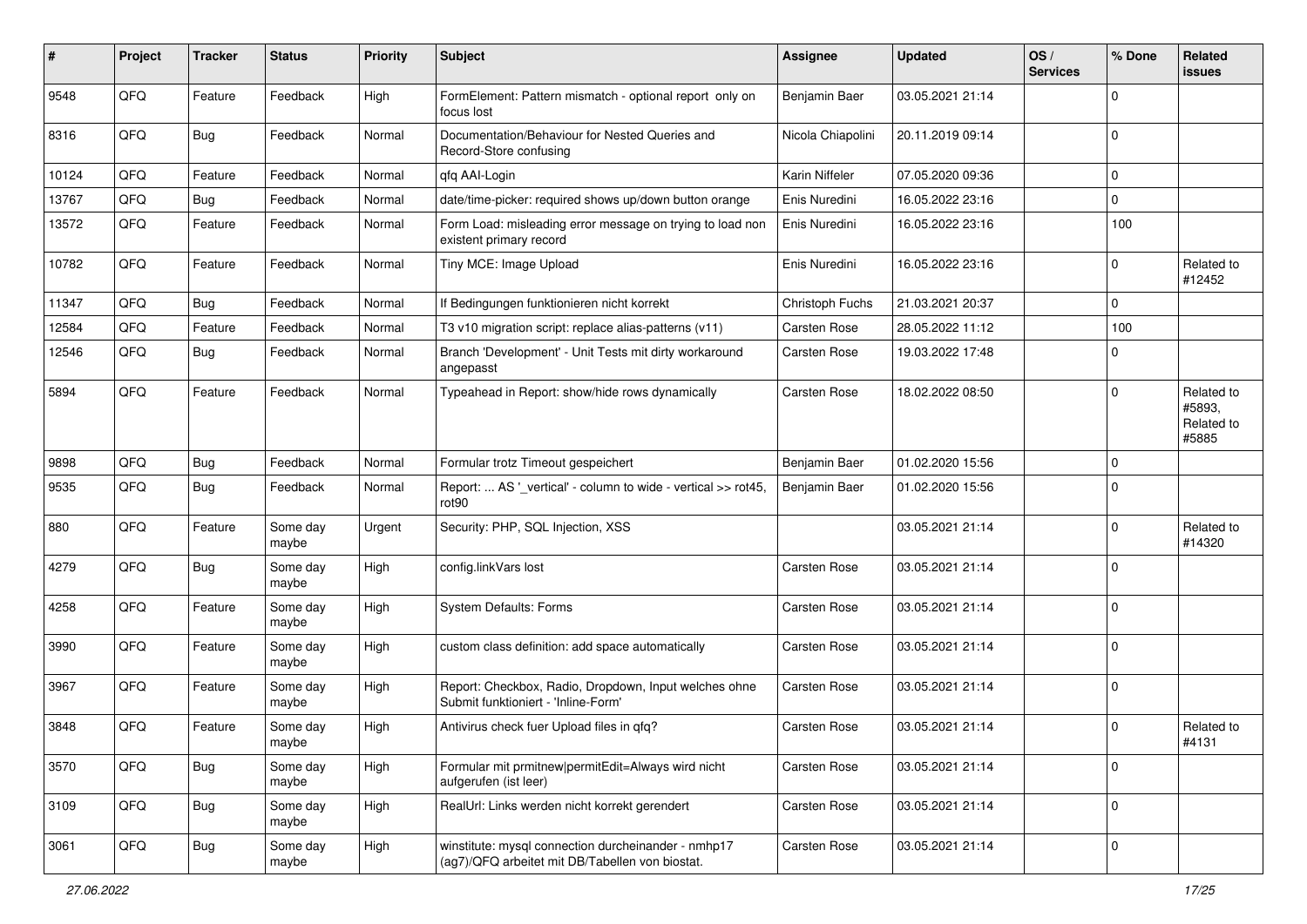| #     | Project | <b>Tracker</b> | <b>Status</b>     | <b>Priority</b> | <b>Subject</b>                                                          | <b>Assignee</b>     | <b>Updated</b>   | OS/<br><b>Services</b> | % Done      | <b>Related</b><br>issues                                              |
|-------|---------|----------------|-------------------|-----------------|-------------------------------------------------------------------------|---------------------|------------------|------------------------|-------------|-----------------------------------------------------------------------|
| 13608 | QFQ     | Feature        | Some day<br>maybe | Normal          | Automatic Browser Language Redirect                                     | Enis Nuredini       | 17.06.2022 08:35 |                        | $\mathbf 0$ |                                                                       |
| 3613  | QFQ     | <b>Bug</b>     | Some day<br>maybe | Normal          | note /note unchecked -> note div (col-md) wird weiterhin<br>gerendert   | Elias Villiger      | 01.02.2020 23:19 |                        | 100         |                                                                       |
| 12611 | QFQ     | Feature        | Some day<br>maybe | Normal          | Refactoring: Bootstrap with Lazy Loading                                | Carsten Rose        | 08.06.2022 10:37 |                        | $\mathbf 0$ | Related to<br>#12490,<br>Related to<br>#10013,<br>Related to<br>#7732 |
| 12337 | QFQ     | Feature        | Some day<br>maybe | Normal          | Database.php: better caching                                            | Carsten Rose        | 16.09.2021 15:10 |                        | $\mathbf 0$ |                                                                       |
| 12315 | QFQ     | Feature        | Some day<br>maybe | Normal          | Form History (Diffs) / Backups                                          | Carsten Rose        | 16.09.2021 15:10 |                        | $\mathbf 0$ |                                                                       |
| 11323 | QFQ     | Feature        | Some day<br>maybe | Normal          | Report Frontend Editor Modal + Codemirror                               | Carsten Rose        | 16.09.2021 15:10 |                        | $\mathbf 0$ | Related to<br>#11036                                                  |
| 11322 | QFQ     | Feature        | Some day<br>maybe | Normal          | Form Element JSON - (multiline parameter field)                         | Carsten Rose        | 16.09.2021 15:10 |                        | $\mathbf 0$ |                                                                       |
| 11217 | QFQ     | Feature        | Some day<br>maybe | Normal          | <b>Extend Script Functionality</b>                                      | Carsten Rose        | 16.09.2021 15:10 |                        | $\mathbf 0$ |                                                                       |
| 11036 | QFQ     | Feature        | Some day<br>maybe | Normal          | inline report editor permissions                                        | Carsten Rose        | 16.09.2021 15:09 |                        | $\mathbf 0$ | Related to<br>#11323                                                  |
| 10745 | QFQ     | Feature        | Some day<br>maybe | Normal          | <b>Tablesorter Excel Export</b>                                         | Carsten Rose        | 16.09.2021 15:09 |                        | $\mathbf 0$ |                                                                       |
| 10716 | QFQ     | Feature        | Some day<br>maybe | Normal          | Business Logic mit Externen Skripten                                    | Carsten Rose        | 16.09.2021 15:10 |                        | $\mathbf 0$ | Related to<br>#10713,<br>Related to<br>#8217                          |
| 10116 | QFQ     | Feature        | Some day<br>maybe | Normal          | TypeAhead: Tag - show inside 'input' element                            | Carsten Rose        | 16.09.2021 15:09 |                        | $\mathbf 0$ |                                                                       |
| 10095 | QFQ     | Feature        | Some day<br>maybe | Normal          | Generic Gitlab Integration into QFQ                                     | Carsten Rose        | 16.09.2021 15:10 |                        | $\mathbf 0$ |                                                                       |
| 10013 | QFQ     | Feature        | Some day<br>maybe | Normal          | FE.typ=editor: CodeMirror                                               | <b>Carsten Rose</b> | 08.06.2022 10:37 |                        | $\mathbf 0$ | Related to<br>#12611,<br>Related to<br>#12490,<br>Related to<br>#7732 |
| 9704  | QFQ     | Feature        | Some day<br>maybe | Normal          | Thumbnails Generieren beim Splitten von PDF Files                       | Carsten Rose        | 11.12.2019 16:01 |                        | $\mathbf 0$ |                                                                       |
| 9669  | QFQ     | <b>Bug</b>     | Some day<br>maybe | Normal          | Checkbox / Template Group: radio/checkbox visible broken<br>after 'add' | Carsten Rose        | 16.06.2021 13:47 |                        | $\mathbf 0$ | Related to<br>#8091                                                   |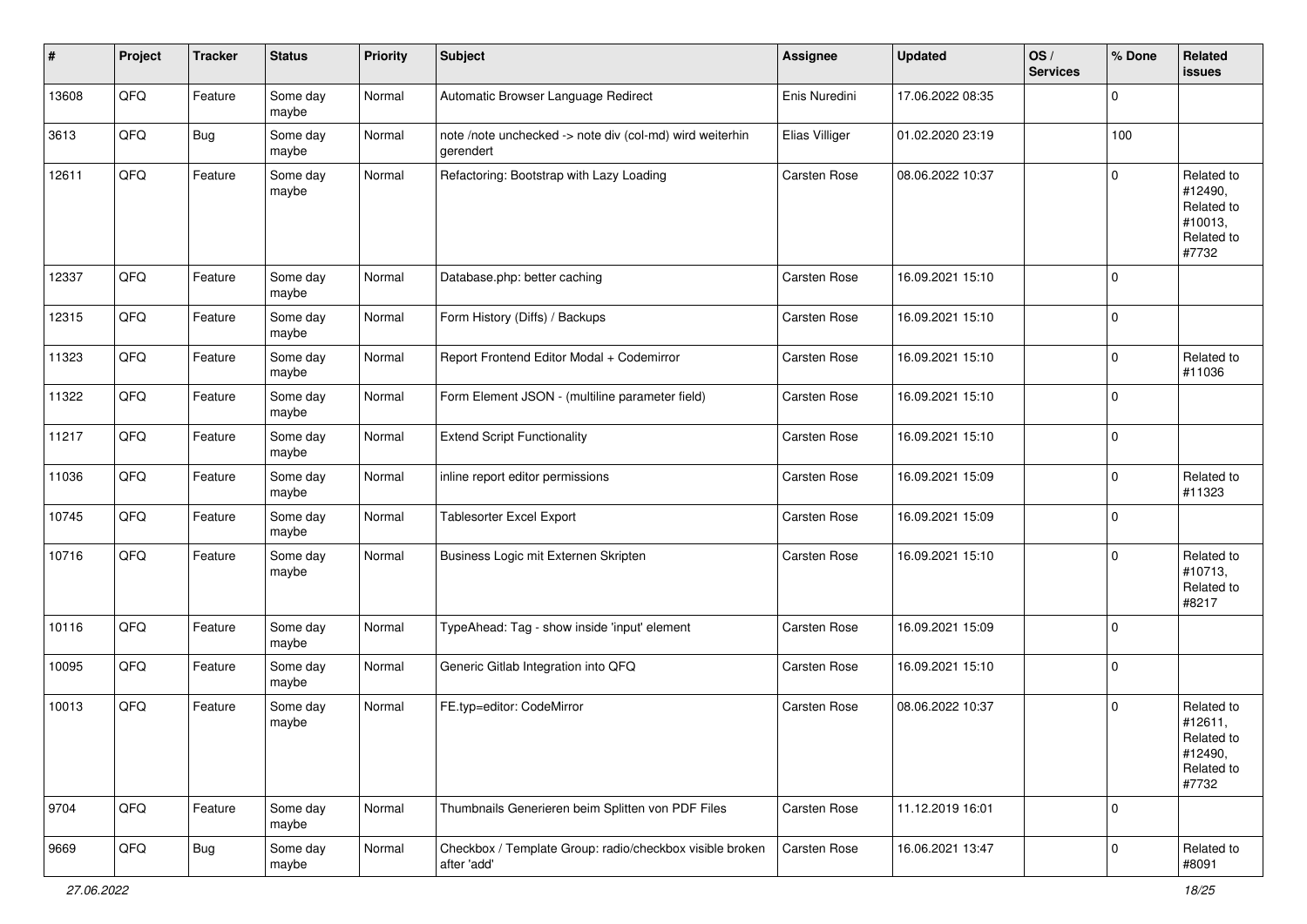| #    | Project | <b>Tracker</b> | <b>Status</b>     | <b>Priority</b> | <b>Subject</b>                                                                                 | Assignee     | <b>Updated</b>   | OS/<br><b>Services</b> | % Done      | Related<br><b>issues</b>                    |
|------|---------|----------------|-------------------|-----------------|------------------------------------------------------------------------------------------------|--------------|------------------|------------------------|-------------|---------------------------------------------|
| 9579 | QFQ     | Feature        | Some day<br>maybe | Normal          | Multiform with Process Row                                                                     | Carsten Rose | 11.12.2019 16:01 |                        | $\mathbf 0$ |                                             |
| 9281 | QFQ     | Bug            | Some day<br>maybe | Normal          | Allow STRICT_TRANS_TABLES                                                                      | Carsten Rose | 02.01.2021 18:43 |                        | $\mathbf 0$ |                                             |
| 8894 | QFQ     | Feature        | Some day<br>maybe | Normal          | Documentation Tags Usable in QFQ Application                                                   | Carsten Rose | 11.12.2019 16:01 |                        | 0           |                                             |
| 8892 | QFQ     | Feature        | Some day<br>maybe | Normal          | Display and Edit SQL Comments in Form Editor                                                   | Carsten Rose | 11.12.2019 16:01 |                        | $\mathbf 0$ |                                             |
| 8586 | QFQ     | Feature        | Some day<br>maybe | Normal          | QFQ: Enhance Error message for 'record not found'                                              | Carsten Rose | 16.09.2021 15:10 |                        | $\mathbf 0$ |                                             |
| 8520 | QFQ     | Feature        | Some day<br>maybe | Normal          | Bring QFQ to Composer                                                                          | Carsten Rose | 16.09.2021 15:10 |                        | $\mathbf 0$ |                                             |
| 8106 | QFQ     | Bug            | Some day<br>maybe | Normal          | Dynamic Update: Feld kann nicht auf empty zurückgesetzt<br>werden                              | Carsten Rose | 11.12.2019 16:01 |                        | $\mathbf 0$ |                                             |
| 8101 | QFQ     | Feature        | Some day<br>maybe | Normal          | Password hash: support further hashing methods                                                 | Carsten Rose | 16.09.2021 15:10 |                        | $\pmb{0}$   |                                             |
| 7453 | QFQ     | Feature        | Some day<br>maybe | Normal          | import / export forms QFQ                                                                      | Carsten Rose | 16.09.2021 15:10 |                        | $\mathbf 0$ |                                             |
| 7452 | QFQ     | Feature        | Some day<br>maybe | Normal          | automate deployment new QFQ version                                                            | Carsten Rose | 16.09.2021 15:10 |                        | $\mathbf 0$ |                                             |
| 7336 | QFQ     | Feature        | Some day<br>maybe | Normal          | PDF Upload: disallow PDFs with specific Meta information                                       | Carsten Rose | 11.12.2019 16:01 |                        | $\mathbf 0$ |                                             |
| 7107 | QFQ     | Feature        | Some day<br>maybe | Normal          | Showcase Registration Tool: Anmeldung / Administration :<br>Liste Anmeldungen / Emaileinaldung | Carsten Rose | 11.12.2019 16:01 |                        | $\mathbf 0$ |                                             |
| 6715 | QFQ     | Feature        | Some day<br>maybe | Normal          | Code-Refactoring: dbArray vereinheitlichen                                                     | Carsten Rose | 11.12.2019 16:02 |                        | $\mathbf 0$ |                                             |
| 5991 | QFQ     | <b>Bug</b>     | Some day<br>maybe | Normal          | URLs with ' ' or long parameter are problematic                                                | Carsten Rose | 01.02.2020 23:19 |                        | $\mathbf 0$ |                                             |
| 5983 | QFQ     | Feature        | Some day<br>maybe | Normal          | Form Submit (save & update): normalize date/-time FE                                           | Carsten Rose | 01.02.2020 23:19 |                        | $\mathbf 0$ |                                             |
| 5852 | QFQ     | Feature        | Some day<br>maybe | Normal          | Logging: mail.log / sql.log - im FE anzeigen und via AJAX<br>aktualisieren                     | Carsten Rose | 01.02.2020 23:19 |                        | $\mathbf 0$ | Related to<br>#5885                         |
| 5768 | QFQ     | Bug            | Some day<br>maybe | Normal          | '{{pageLanguage:T}}' missing if QFQ is called via api                                          | Carsten Rose | 01.02.2020 23:19 |                        | $\mathbf 0$ |                                             |
| 5706 | QFQ     | Bug            | Some day<br>maybe | Normal          | upload: fileDestination needs to be sanatized                                                  | Carsten Rose | 01.02.2020 23:19 |                        | $\mathbf 0$ |                                             |
| 5665 | QFQ     | Feature        | Some day<br>maybe | Normal          | Versuch das '{{!' nicht mehr noetig ist.                                                       | Carsten Rose | 01.02.2020 23:20 |                        | $\mathbf 0$ | Related to<br>#7432,<br>Related to<br>#7434 |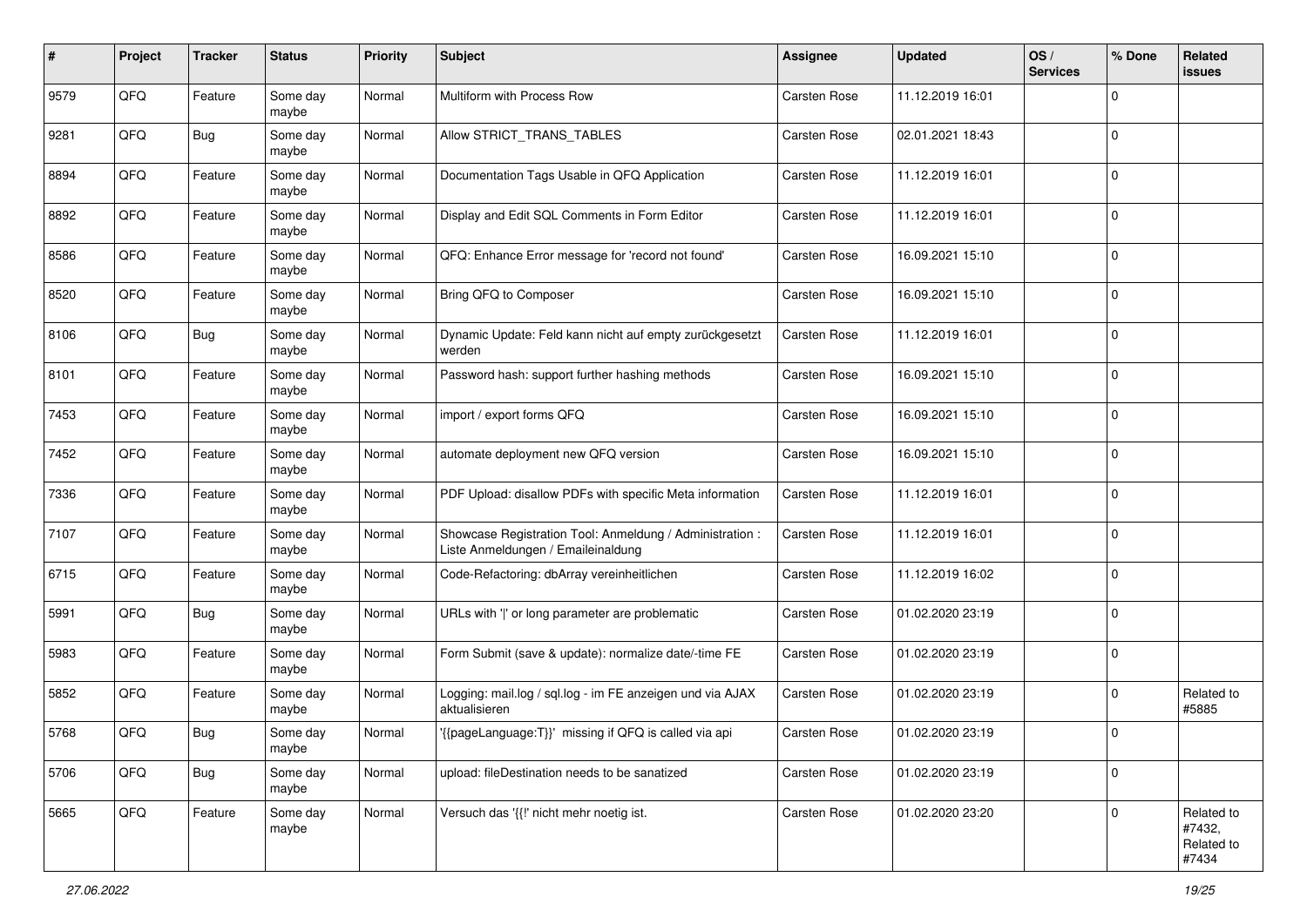| #    | Project | <b>Tracker</b> | <b>Status</b>     | <b>Priority</b> | Subject                                                                                                              | <b>Assignee</b>     | <b>Updated</b>   | OS/<br><b>Services</b> | % Done      | Related<br>issues                              |
|------|---------|----------------|-------------------|-----------------|----------------------------------------------------------------------------------------------------------------------|---------------------|------------------|------------------------|-------------|------------------------------------------------|
| 5579 | QFQ     | Feature        | Some day<br>maybe | Normal          | Enhance Doc / Presentation: variable type 'link column type'                                                         | <b>Carsten Rose</b> | 01.02.2020 23:19 |                        | 0           |                                                |
| 5557 | QFQ     | Bug            | Some day<br>maybe | Normal          | Form load: STORE_RECORD filled, but should be empty                                                                  | Carsten Rose        | 01.02.2020 23:19 |                        | $\mathbf 0$ |                                                |
| 5548 | QFQ     | Feature        | Some day<br>maybe | Normal          | 801 Textfiles/Scriptfiles als Thumbnail                                                                              | Carsten Rose        | 07.03.2022 16:26 |                        | $\mathbf 0$ |                                                |
| 5480 | QFQ     | Feature        | Some day<br>maybe | Normal          | QFQ: Dokumentation mit Screenshots versehen                                                                          | Carsten Rose        | 01.02.2020 23:20 |                        | 0           | Related to<br>#9879                            |
| 5428 | QFQ     | Feature        | Some day<br>maybe | Normal          | secure thumbnail: late render on access.                                                                             | Carsten Rose        | 01.02.2020 23:20 |                        | $\mathbf 0$ |                                                |
| 5132 | QFQ     | Feature        | Some day<br>maybe | Normal          | Error Message sendmail missing attachment: more details                                                              | Carsten Rose        | 01.02.2020 23:19 |                        | $\mathbf 0$ |                                                |
| 5021 | QFQ     | <b>Bug</b>     | Some day<br>maybe | Normal          | FE.typ=extra - during save displays error 'datum2' already<br>filled in STORE SIP - the value is stored nevertheless | Carsten Rose        | 01.02.2020 23:19 |                        | $\mathbf 0$ | Related to<br>#3875                            |
| 4956 | QFQ     | Feature        | Some day<br>maybe | Normal          | Sendmail: Benutzerdefinierte Headers                                                                                 | Carsten Rose        | 11.12.2019 16:02 |                        | $\mathbf 0$ |                                                |
| 4872 | QFQ     | Feature        | Some day<br>maybe | Normal          | Fields of Typo3 page available in STORE_TYPO3                                                                        | Carsten Rose        | 01.02.2020 23:19 |                        | $\mathbf 0$ |                                                |
| 4869 | QFQ     | Feature        | Some day<br>maybe | Normal          | Dynamic Update (show, hide, readonly?, required?) for<br><b>Template Group Elements</b>                              | Carsten Rose        | 01.02.2020 23:19 |                        | 0           | Related to<br>#4865                            |
| 4839 | QFQ     | Feature        | Some day<br>maybe | Normal          | qfq-handle in <head> Abschnitt</head>                                                                                | Carsten Rose        | 11.12.2019 16:02 |                        | 0           |                                                |
| 4771 | QFQ     | <b>Bug</b>     | Some day<br>maybe | Normal          | qfq: select-down-values empty after save (edit-form for<br>program administrators)                                   | Carsten Rose        | 01.02.2020 23:20 |                        | $\mathbf 0$ | Related to<br>#4549, Has<br>duplicate<br>#4282 |
| 4757 | QFQ     | Feature        | Some day<br>maybe | Normal          | Test subrecord: download links ok? Links ok?                                                                         | Carsten Rose        | 01.02.2020 23:20 |                        | $\mathbf 0$ |                                                |
| 4659 | QFQ     | <b>Bug</b>     | Some day<br>maybe | Normal          | infoButtonExtra                                                                                                      | Carsten Rose        | 01.02.2020 23:20 |                        | $\mathbf 0$ |                                                |
| 4652 | QFQ     | Feature        | Some day<br>maybe | Normal          | UZH CD: Weiterleitung auf benutzerdefinierte 403/404 Seite                                                           | Carsten Rose        | 01.02.2020 23:20 |                        | $\mathbf 0$ |                                                |
| 4651 | QFQ     | <b>Bug</b>     | Some day<br>maybe | Normal          | "Loading document" Modal wird angezeigt bei uzhcd type=2<br>Ansicht                                                  | Carsten Rose        | 01.02.2020 23:20 |                        | $\mathbf 0$ |                                                |
| 4650 | QFQ     | Feature        | Some day<br>maybe | Normal          | Convert html to doc/rtf                                                                                              | Carsten Rose        | 01.02.2020 23:20 |                        | $\mathbf 0$ | Related to<br>#10704                           |
| 4606 | QFQ     | Feature        | Some day<br>maybe | Normal          | link: qualifier to render bootstrap button                                                                           | Carsten Rose        | 01.02.2020 23:19 |                        | $\mathbf 0$ |                                                |
| 4583 | QFG     | <b>Bug</b>     | Some day<br>maybe | Normal          | Dynamic Update bei TypeAhead Feldern                                                                                 | Carsten Rose        | 01.02.2020 23:19 |                        | $\pmb{0}$   |                                                |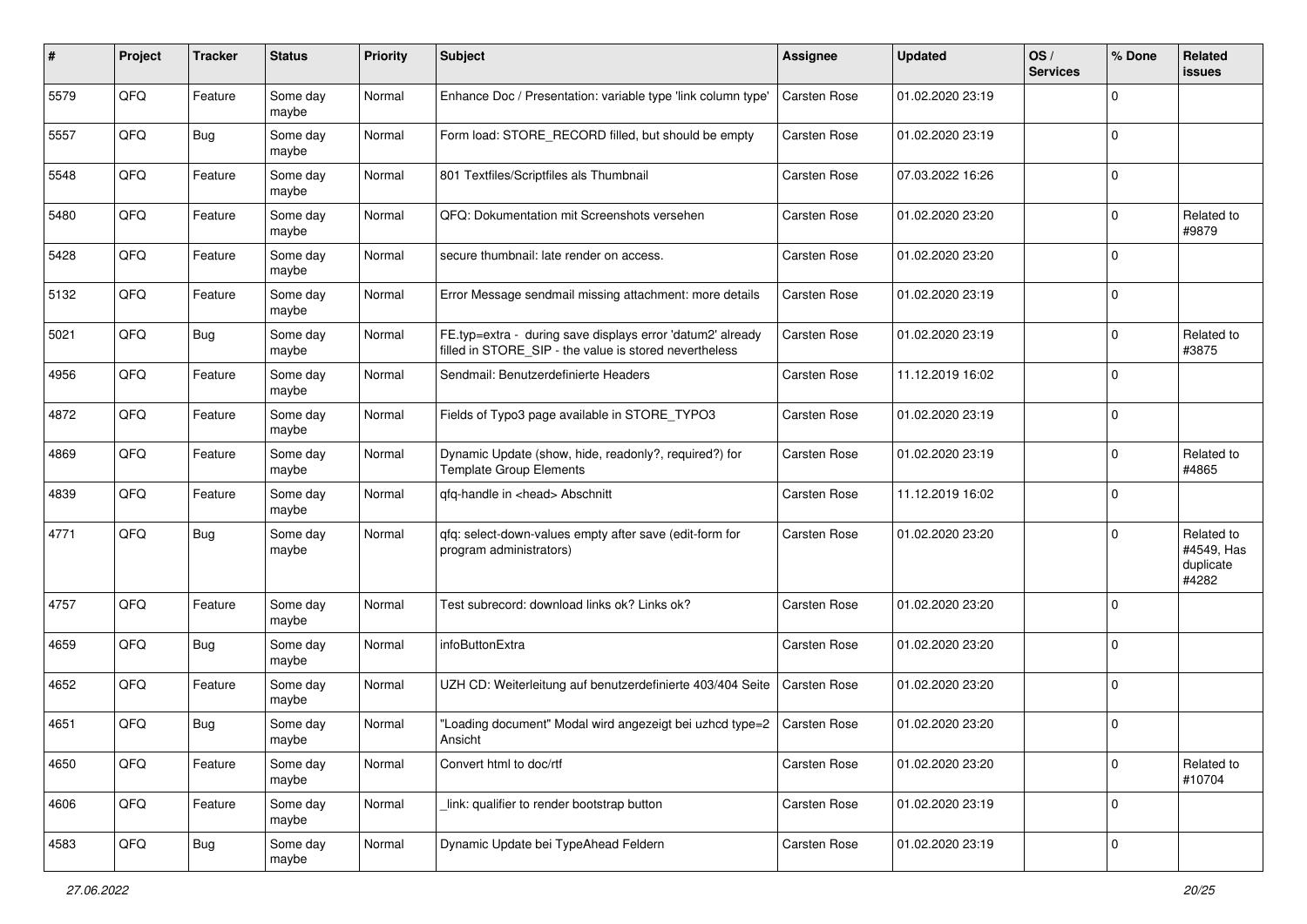| ∦    | Project | <b>Tracker</b> | <b>Status</b>     | <b>Priority</b> | <b>Subject</b>                                                                                                          | <b>Assignee</b>     | <b>Updated</b>   | OS/<br><b>Services</b> | % Done      | Related<br>issues                           |
|------|---------|----------------|-------------------|-----------------|-------------------------------------------------------------------------------------------------------------------------|---------------------|------------------|------------------------|-------------|---------------------------------------------|
| 4549 | QFQ     | <b>Bug</b>     | Some day<br>maybe | Normal          | TemplateGroups: FE.type SELECT loose selected value<br>after save                                                       | <b>Carsten Rose</b> | 01.02.2020 23:20 |                        | $\Omega$    | Related to<br>#4548.<br>Related to<br>#4771 |
| 4528 | QFQ     | <b>Bug</b>     | Some day<br>maybe | Normal          | extraButtonLock mit SQLAhead Bug                                                                                        | <b>Carsten Rose</b> | 01.02.2020 23:19 |                        | $\Omega$    |                                             |
| 4365 | QFQ     | Feature        | Some day<br>maybe | Normal          | Multi Language: new way of config                                                                                       | <b>Carsten Rose</b> | 01.02.2020 23:20 |                        | 0           |                                             |
| 4349 | QFQ     | Feature        | Some day<br>maybe | Normal          | link download: downloaded external URL to<br>deliver/concatenate - check mimetipe and handle it correctly               | <b>Carsten Rose</b> | 11.12.2019 16:02 |                        | $\Omega$    |                                             |
| 4343 | QFQ     | Feature        | Some day<br>maybe | Normal          | Link: Classifier to add 'attributes'                                                                                    | <b>Carsten Rose</b> | 01.02.2020 23:20 |                        | $\mathbf 0$ | Related to<br>#14077                        |
| 4330 | QFQ     | Feature        | Some day<br>maybe | Normal          | Error Message: report missing {{ / }} in sqlUpdate, sqlInsert,<br>sqlDelete, sqlAfter, sqlBefore in FE action elements. | Carsten Rose        | 01.02.2020 23:20 |                        | $\Omega$    |                                             |
| 4328 | QFQ     | Bug            | Some day<br>maybe | Normal          | Error Message: Show FE name/number on problems in FE                                                                    | <b>Carsten Rose</b> | 01.02.2020 23:20 |                        | $\mathbf 0$ |                                             |
| 4293 | QFQ     | Bug            | Some day<br>maybe | Normal          | Download broken if token 'd:' is missing - but no error<br>message                                                      | Carsten Rose        | 11.12.2019 16:03 |                        | 0           | Related to<br>#7514                         |
| 4259 | QFQ     | Feature        | Some day<br>maybe | Normal          | Instant trigger a cron job                                                                                              | <b>Carsten Rose</b> | 11.12.2019 16:03 |                        | $\Omega$    |                                             |
| 4197 | QFQ     | Feature        | Some day<br>maybe | Normal          | Unit Test fuer JSON Stream von QuickFormQuery.php ><br>doForm()                                                         | Carsten Rose        | 11.12.2019 16:03 |                        | 0           |                                             |
| 4092 | QFQ     | Bug            | Some day<br>maybe | Normal          | 1) Logging verbessern wann welches FE warum<br>ausgefuehrt wird, 2) Documentation: Best Practice Template<br>Group      | <b>Carsten Rose</b> | 01.02.2020 23:19 |                        | $\mathbf 0$ | Related to<br>#3504                         |
| 4026 | QFQ     | Feature        | Some day<br>maybe | Normal          | sqlLog.sql: log number of FE.id                                                                                         | Carsten Rose        | 11.12.2019 16:03 |                        | $\mathbf 0$ | Related to<br>#5458                         |
| 4018 | QFQ     | Feature        | Some day<br>maybe | Normal          | typeahead: solve problem with potential long query<br>parameter                                                         | Carsten Rose        | 11.12.2019 16:03 |                        | 0           |                                             |
| 4008 | QFQ     | <b>Bug</b>     | Some day<br>maybe | Normal          | FormElemen.type=sendmail: wrong 'TO' if 'real<br>name <rea@mail.to>' is used</rea@mail.to>                              | <b>Carsten Rose</b> | 11.12.2019 16:03 |                        | $\mathbf 0$ |                                             |
| 3991 | QFQ     | Feature        | Some day<br>maybe | Normal          | report: Columnname '_skipWrap' skips 'fbeg', 'fend'                                                                     | Carsten Rose        | 11.12.2019 16:03 |                        | $\mathbf 0$ |                                             |
| 3947 | QFQ     | Feature        | Some day<br>maybe | Normal          | Attack detectect: logout current user                                                                                   | Carsten Rose        | 11.12.2019 16:03 |                        | $\mathsf 0$ | Related to<br>#5458.<br>Related to<br>#6299 |
| 3942 | QFQ     | Feature        | Some day<br>maybe | Normal          | Action Elemente: neu generierte IDs via FE weitergeben                                                                  | Carsten Rose        | 11.12.2019 16:03 |                        | $\mathbf 0$ | Related to<br>#3941                         |
| 3941 | QFQ     | Feature        | Some day<br>maybe | Normal          | sqlAfter: es sollten mehrere moeglich sein                                                                              | Carsten Rose        | 11.12.2019 16:03 |                        | 0           | Related to<br>#3942                         |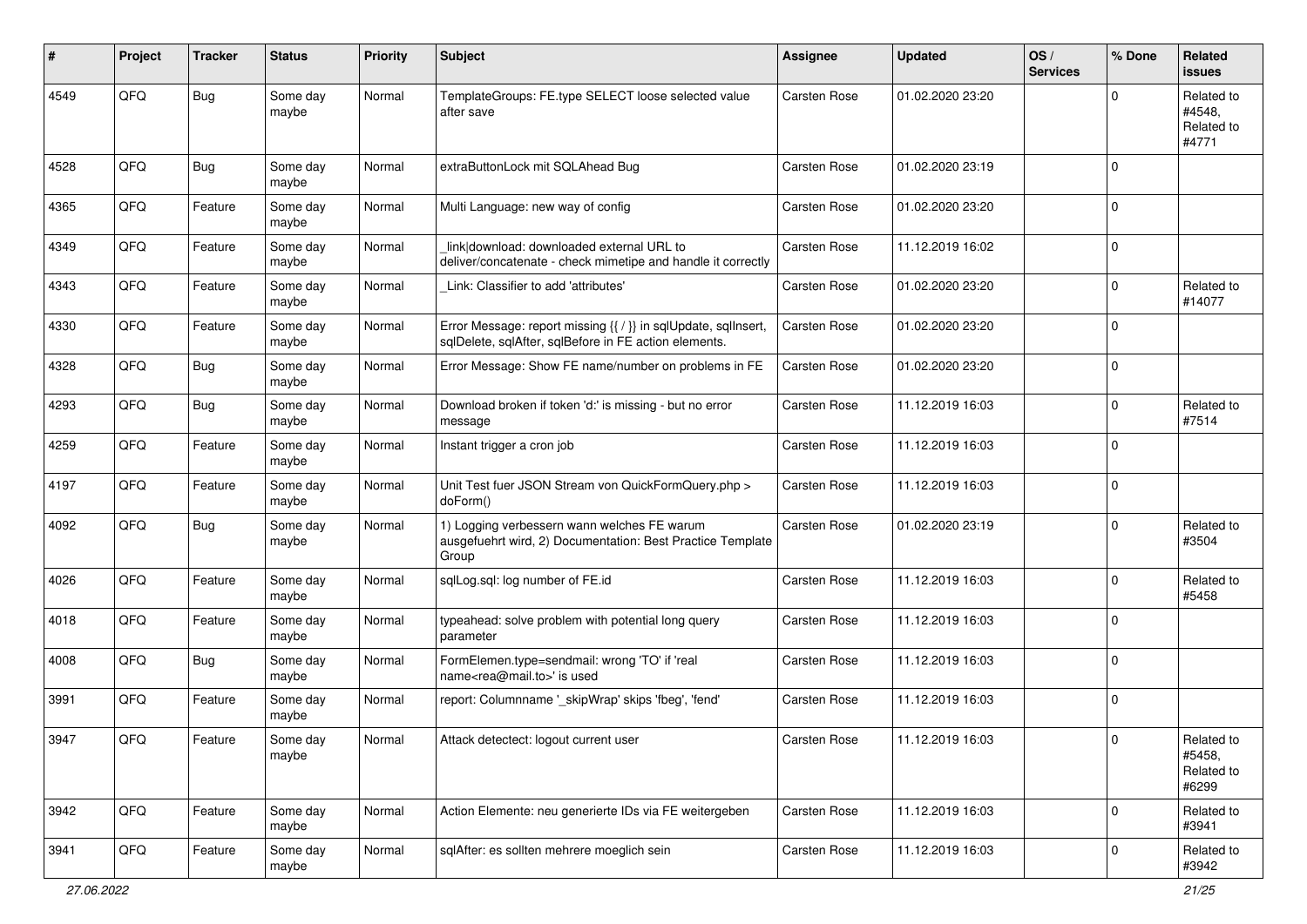| ∦    | Project | <b>Tracker</b> | <b>Status</b>     | <b>Priority</b> | <b>Subject</b>                                                                                                                               | <b>Assignee</b>     | <b>Updated</b>   | OS/<br><b>Services</b> | % Done      | <b>Related</b><br><b>issues</b> |
|------|---------|----------------|-------------------|-----------------|----------------------------------------------------------------------------------------------------------------------------------------------|---------------------|------------------|------------------------|-------------|---------------------------------|
| 3905 | QFQ     | Feature        | Some day<br>maybe | Normal          | Documentation: Best Practice anhand eines Online<br>Bewerbungstools                                                                          | Carsten Rose        | 11.12.2019 16:03 |                        | $\mathbf 0$ |                                 |
| 3900 | QFQ     | Feature        | Some day<br>maybe | Normal          | Extend documentation of 'Copy / Paste'                                                                                                       | Carsten Rose        | 11.12.2019 16:03 |                        | $\mathbf 0$ | Related to<br>#3899             |
| 3895 | QFQ     | <b>Bug</b>     | Some day<br>maybe | Normal          | typeahead pedantic: on lehrkredit Idap webpass - if only one<br>person is in dropdown, such person can't be selected                         | <b>Carsten Rose</b> | 11.12.2019 16:03 |                        | $\mathbf 0$ |                                 |
| 3882 | QFQ     | <b>Bug</b>     | Some day<br>maybe | Normal          | templateGroup: disable 'add' if limit is reached - funktioniert<br>nicht wenn bereits records existierten                                    | Carsten Rose        | 11.12.2019 16:03 |                        | $\mathbf 0$ |                                 |
| 3877 | QFQ     | Feature        | Some day<br>maybe | Normal          | FormEditor: die Felder die aktuell nicht gebraucht werden<br>nur auf readonly/disabled setzen (nicht ausblenden > das<br>irritiert.          | Carsten Rose        | 11.12.2019 16:03 |                        | $\pmb{0}$   |                                 |
| 3811 | QFQ     | Bug            | Some day<br>maybe | Normal          | Dynamic Update: extraButtonInfo - Text aktualisieren                                                                                         | Carsten Rose        | 11.12.2019 16:03 |                        | $\mathbf 0$ | Related to<br>#11517            |
| 3750 | QFQ     | <b>Bug</b>     | Some day<br>maybe | Normal          | FE in a row: if one violates check, all are red                                                                                              | Carsten Rose        | 11.12.2019 16:03 |                        | $\mathbf 0$ |                                 |
| 3708 | QFQ     | Feature        | Some day<br>maybe | Normal          | Form: input - 'specialchars', 'none'  gewisse tags<br>erlauben, andere verbieten                                                             | Carsten Rose        | 11.12.2019 16:02 |                        | $\mathbf 0$ | Related to<br>#14320            |
| 3682 | QFQ     | Bug            | Some day<br>maybe | Normal          | Dynamic update: Radio buttons                                                                                                                | Carsten Rose        | 11.12.2019 16:02 |                        | $\mathbf 0$ |                                 |
| 3677 | QFQ     | Feature        | Some day<br>maybe | Normal          | wkhtmltopdf: FE User access prohibited, if client IP changes<br>\$TYPO3_CONF_VARS[FE][lockIP]                                                | Carsten Rose        | 11.12.2019 16:02 |                        | $\mathbf 0$ |                                 |
| 3666 | QFQ     | Feature        | Some day<br>maybe | Normal          | a) Performance Messung: mysql_real_escape_string() im<br>Vergleich zu str_replace(), b) doppeltes Aufrufen von<br>mysgl real escape string() | Carsten Rose        | 11.12.2019 16:02 |                        | $\Omega$    |                                 |
| 3588 | QFQ     | <b>Bug</b>     | Some day<br>maybe | Normal          | templateGroup: versteckte Elemente werden weiterhin<br>gespeichert.                                                                          | Carsten Rose        | 11.12.2019 16:02 |                        | $\mathbf 0$ |                                 |
| 3458 | QFQ     | Feature        | Some day<br>maybe | Normal          | Display 'Edit Form Element'-Checkbox on form: should<br>depend on FE Group                                                                   | Carsten Rose        | 11.12.2019 16:02 |                        | $\Omega$    | Related to<br>#3447             |
| 3457 | QFQ     | Feature        | Some day<br>maybe | Normal          | LDAP: concat multi values to one single entry                                                                                                | Carsten Rose        | 11.12.2019 16:02 |                        | $\mathbf 0$ |                                 |
| 3402 | QFQ     | Feature        | Some day<br>maybe | Normal          | Syntax Highlighting via CodeMirror                                                                                                           | Carsten Rose        | 11.12.2019 16:02 |                        | 100         | Related to<br>#3207             |
| 3385 | QFQ     | Feature        | Some day<br>maybe | Normal          | templateGroup: insert/update/delete non primary records                                                                                      | Carsten Rose        | 11.12.2019 16:02 |                        | $\pmb{0}$   |                                 |
| 3350 | QFQ     | Feature        | Some day<br>maybe | Normal          | FormEditor: Hilfetext hinter 'checktype'                                                                                                     | Carsten Rose        | 11.12.2019 16:02 |                        | $\mathbf 0$ |                                 |
| 3349 | QFQ     | Bug            | Some day<br>maybe | Normal          | config.qfq.ini: a) vertraegt keine '=' im Value (z.B. Passwort),<br>b) Values sollten in ticks einschliessbar sein (spaces, )                | Carsten Rose        | 11.12.2019 16:02 |                        | $\mathbf 0$ |                                 |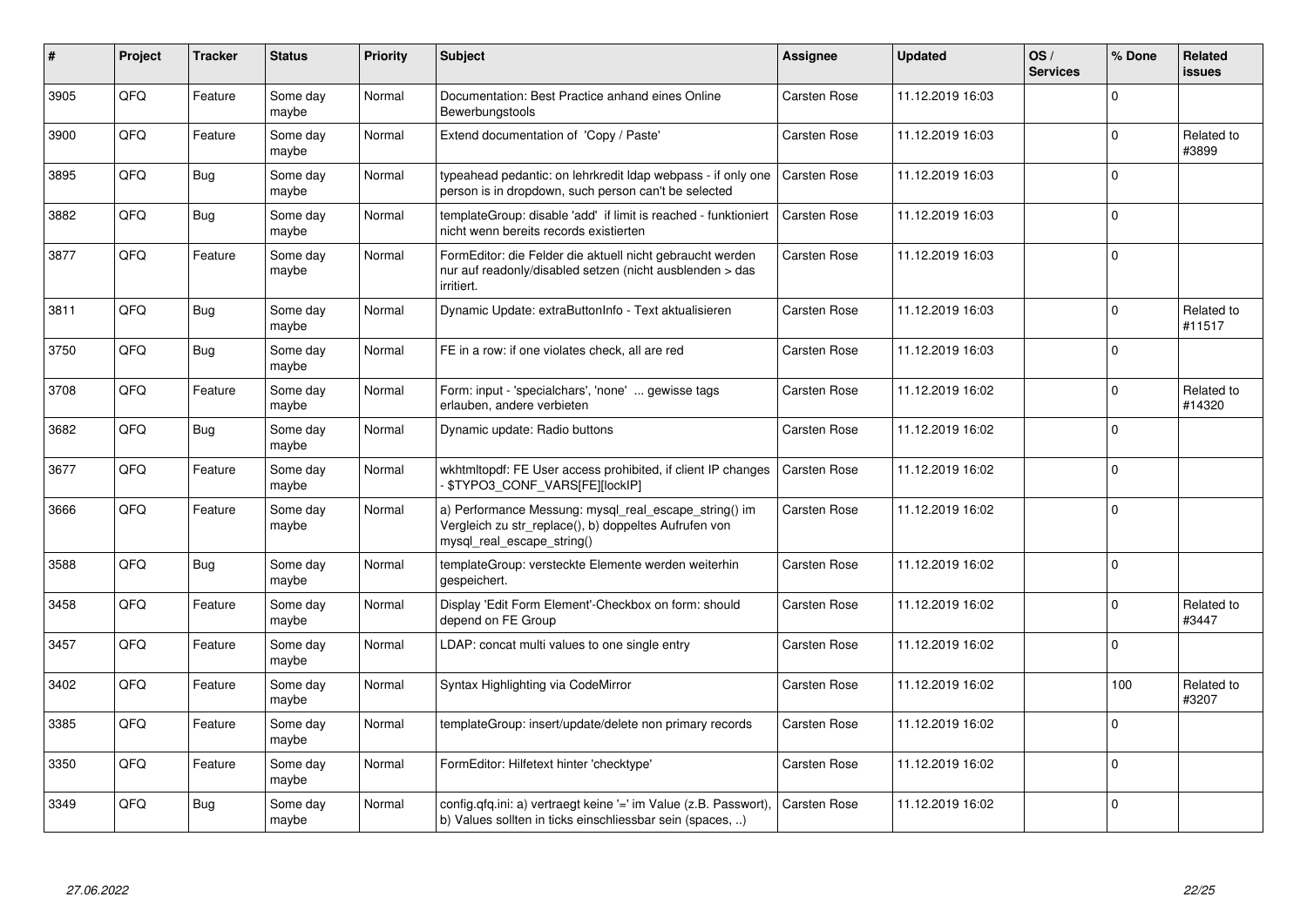| #    | Project | <b>Tracker</b> | <b>Status</b>     | <b>Priority</b> | <b>Subject</b>                                                                                                     | Assignee            | <b>Updated</b>   | OS/<br><b>Services</b> | % Done       | <b>Related</b><br><b>issues</b>                                        |
|------|---------|----------------|-------------------|-----------------|--------------------------------------------------------------------------------------------------------------------|---------------------|------------------|------------------------|--------------|------------------------------------------------------------------------|
| 3332 | QFQ     | Feature        | Some day<br>maybe | Normal          | Uploads: Thumbnails, Details zum hochgeladenen File                                                                | Carsten Rose        | 11.12.2019 16:02 |                        | $\Omega$     | Related to<br>#3264,<br>Related to<br>#5333                            |
| 3331 | QFQ     | Feature        | Some day<br>maybe | Normal          | Default Tooltip fuer _page? Links: mit Form und Record ID                                                          | Carsten Rose        | 11.12.2019 16:02 |                        | $\Omega$     |                                                                        |
| 3291 | QFQ     | Feature        | Some day<br>maybe | Normal          | AutoCron websiteToken                                                                                              | Carsten Rose        | 11.12.2019 16:02 |                        | $\Omega$     | Related to<br>#4250                                                    |
| 3285 | QFQ     | Feature        | Some day<br>maybe | Normal          | Zeichenlimit pro Feld: textarea / editor                                                                           | Carsten Rose        | 11.12.2019 16:02 |                        | $\Omega$     |                                                                        |
| 3267 | QFQ     | Feature        | Some day<br>maybe | Normal          | 2 Forms auf einer Seite: real + Read only                                                                          | <b>Carsten Rose</b> | 11.12.2019 16:03 |                        | $\mathbf 0$  |                                                                        |
| 3216 | QFQ     | Feature        | Some day<br>maybe | Normal          | dynamic update für checkbox label2                                                                                 | <b>Carsten Rose</b> | 11.12.2019 16:03 |                        | $\Omega$     | Related to<br>#2081                                                    |
| 3130 | QFQ     | Bug            | Some day<br>maybe | Normal          | Debug Info's nicht korrekt nach 'New > Save'.                                                                      | Carsten Rose        | 11.12.2019 16:03 |                        | $\mathbf 0$  | Related to<br>#3253                                                    |
| 2995 | QFQ     | Feature        | Some day<br>maybe | Normal          | Dropdown JQuery Plugin: 'chosen' - Moeglichkeit um Select<br>Listen mehr Funktion zu geben. Kein Bootstrap noetig. | Carsten Rose        | 11.12.2019 16:03 |                        | $\Omega$     |                                                                        |
| 2643 | QFQ     | Bug            | Some day<br>maybe | Normal          | Zend / PHP Webinars anschauen                                                                                      | <b>Carsten Rose</b> | 01.02.2020 15:56 |                        | $\mathbf{0}$ |                                                                        |
| 2084 | QFQ     | Feature        | Some day<br>maybe | Normal          | Mailto mit encryption: Subrecord                                                                                   | Carsten Rose        | 11.12.2019 16:03 |                        | $\mathbf 0$  | Related to<br>#2082                                                    |
| 1946 | QFQ     | Feature        | Some day<br>maybe | Normal          | Kontrolle ob der ReadOnly Modus bei den<br>Formularelementen korrekt implementiert ist                             | Carsten Rose        | 11.12.2019 16:03 |                        | $\Omega$     |                                                                        |
| 1635 | QFQ     | Feature        | Some day<br>maybe | Normal          | QFQ Extension content record: weitere Optionen<br>einblenden.                                                      | Carsten Rose        | 11.12.2019 16:03 |                        | $\mathbf 0$  |                                                                        |
| 9130 | QFQ     | Feature        | Some day<br>maybe | Normal          | tablesorter: Automatic Row numbering / Zeilenummer                                                                 | Benjamin Baer       | 01.02.2020 23:22 |                        | $\Omega$     |                                                                        |
| 8522 | QFQ     | Feature        | Some day<br>maybe | Normal          | build QFQ - npm warnings                                                                                           | Benjamin Baer       | 01.02.2020 23:19 |                        | 50           |                                                                        |
| 7732 | QFQ     | Feature        | Some day<br>maybe | Normal          | Javascript: Lazy Loading der add on libs                                                                           | Benjamin Baer       | 08.06.2022 10:38 |                        | $\Omega$     | Related to<br>#12611,<br>Related to<br>#12490,<br>Related to<br>#10013 |
| 6972 | QFQ     | Feature        | Some day<br>maybe | Normal          | Fabric Clipboard / cross browser tab                                                                               | Benjamin Baer       | 01.02.2020 23:21 |                        | $\Omega$     |                                                                        |
| 6970 | QFQ     | Feature        | Some day<br>maybe | Normal          | tablesorter: default fuer 'sortReset' aendern von 'Ctrl' zu 'Alt'                                                  | Benjamin Baer       | 01.02.2020 23:21 |                        | $\mathbf 0$  |                                                                        |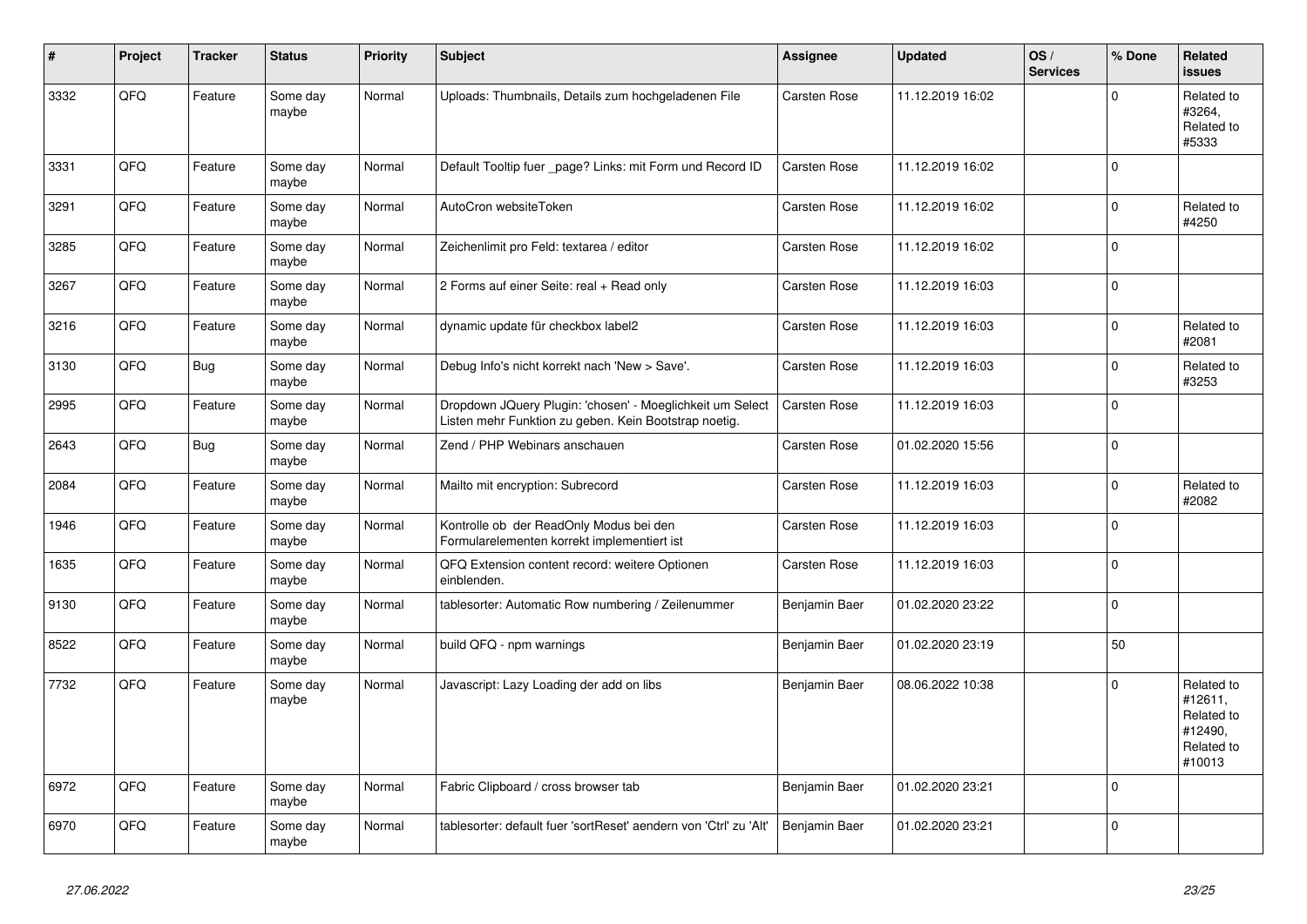| #     | Project | <b>Tracker</b> | <b>Status</b>     | <b>Priority</b> | <b>Subject</b>                                                                                                                                           | <b>Assignee</b> | <b>Updated</b>   | OS/<br><b>Services</b> | % Done         | Related<br>issues    |
|-------|---------|----------------|-------------------|-----------------|----------------------------------------------------------------------------------------------------------------------------------------------------------|-----------------|------------------|------------------------|----------------|----------------------|
| 5389  | QFQ     | Feature        | Some day<br>maybe | Normal          | QFQ Design: Multline label / note                                                                                                                        | Benjamin Baer   | 01.02.2020 23:19 |                        | $\Omega$       |                      |
| 5024  | QFQ     | Feature        | Some day<br>maybe | Normal          | Fabric: Generate PDF with edits                                                                                                                          | Benjamin Baer   | 01.02.2020 23:20 |                        | 0              | Related to<br>#10704 |
| 4454  | QFQ     | <b>Bug</b>     | Some day<br>maybe | Normal          | Required Elements: multiple elements in a row - whole row<br>marked if only one input is empty.                                                          | Benjamin Baer   | 01.02.2020 23:20 |                        | 0              |                      |
| 4420  | QFQ     | Feature        | Some day<br>maybe | Normal          | Client: Local Storage - store the changes of a form, local in<br>the browser.                                                                            | Benjamin Baer   | 11.12.2019 16:02 |                        | $\mathbf 0$    |                      |
| 4398  | QFQ     | Bug            | Some day<br>maybe | Normal          | Typeahead: mouse click in a prefilled input opens a single<br>item dropdown with the current value - click on it seems to<br>set the value, not the key. | Benjamin Baer   | 01.02.2020 23:20 |                        | 0              | Related to<br>#4457  |
| 3692  | QFQ     | Feature        | Some day<br>maybe | Normal          | QFQ Webseite                                                                                                                                             | Benjamin Baer   | 11.12.2019 16:02 |                        | $\mathbf 0$    | Related to<br>#5033  |
| 3415  | QFQ     | Feature        | Some day<br>maybe | Normal          | FE Login Box Templatefile                                                                                                                                | Benjamin Baer   | 11.12.2019 16:02 |                        | $\mathbf 0$    |                      |
| 2063  | QFQ     | <b>Bug</b>     | Some day<br>maybe | Normal          | Pills auf 'inaktiv' setzen falls keine Element auf dem Pill<br>sichtbar sind.                                                                            | Benjamin Baer   | 11.12.2019 16:03 |                        | 0              | Related to<br>#3752  |
| 10738 | QFQ     | Feature        | Some day<br>maybe | Normal          | CORS headers for external API requests                                                                                                                   |                 | 10.06.2020 14:00 |                        | $\mathbf 0$    |                      |
| 9126  | QFQ     | Bug            | Some day<br>maybe | Normal          | hidden Form elements are present in page source                                                                                                          |                 | 02.01.2021 18:41 |                        | $\mathbf 0$    |                      |
| 9024  | QFQ     | <b>Bug</b>     | Some day<br>maybe | Normal          | QFQ Einarbeitung                                                                                                                                         |                 | 01.02.2020 15:56 |                        | $\Omega$       |                      |
| 9020  | QFQ     | Bug            | Some day<br>maybe | Normal          | radio mit buttonClass und dynamicUpdate lassen sich nicht<br>kombinieren                                                                                 |                 | 11.12.2019 16:01 |                        | $\mathbf 0$    |                      |
| 8056  | QFQ     | Feature        | Some day<br>maybe | Normal          | Termin Organisation (Reservation)                                                                                                                        |                 | 01.02.2020 23:19 |                        | $\pmb{0}$      | Related to<br>#8658  |
| 7921  | QFQ     | Feature        | Some day<br>maybe | Normal          | Rest API Export: URL kuerzer machen                                                                                                                      |                 | 01.02.2020 23:19 |                        | 0              |                      |
| 7402  | QFQ     | <b>Bug</b>     | Some day<br>maybe | Normal          | thumbnail cache: outdated picture when permission denied<br>and permission resolved.                                                                     |                 | 01.02.2020 23:20 |                        | $\mathbf 0$    |                      |
| 7281  | QFQ     | <b>Bug</b>     | Some day<br>maybe | Normal          | Subrecords: on large screen separator line too short                                                                                                     |                 | 01.02.2020 23:19 |                        | $\Omega$       |                      |
| 7278  | QFQ     | Feature        | Some day<br>maybe | Normal          | Form: Wert vordefinieren der immer gesetzt wird                                                                                                          |                 | 02.05.2021 09:27 |                        | $\overline{0}$ |                      |
| 7229  | QFQ     | Feature        | Some day<br>maybe | Normal          | New FormElement.type: Button                                                                                                                             |                 | 01.02.2021 12:32 |                        | $\mathbf 0$    |                      |
| 7108  | QFQ     | Feature        | Some day<br>maybe | Normal          | <b>QFQ Wrap Elements</b>                                                                                                                                 |                 | 11.12.2019 16:01 |                        | 0              |                      |